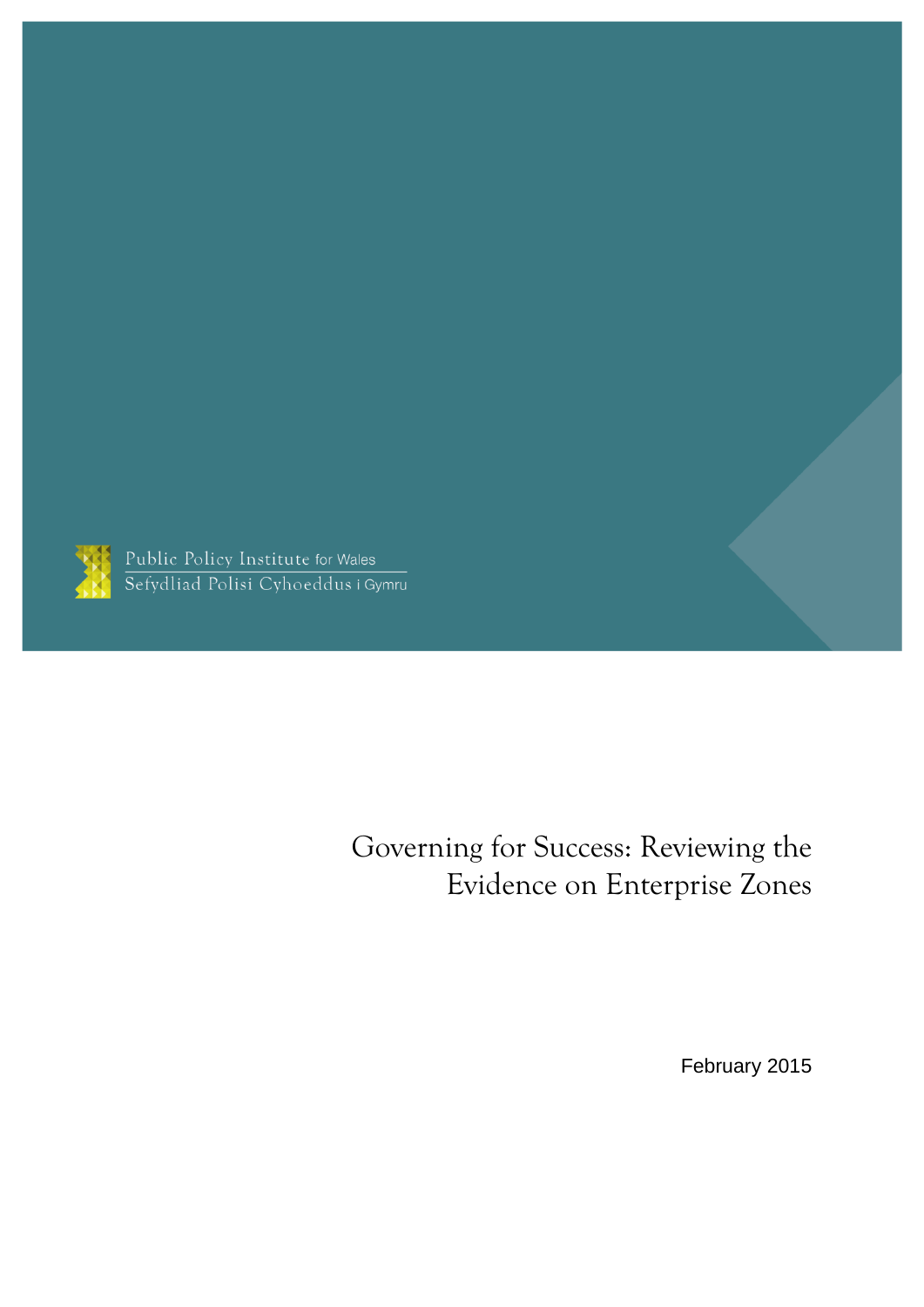## Governing for Success: Reviewing the Evidence on Enterprise Zones

Professor Peter Tyler

University of Cambridge

This report and the information contained within it are the copyright of the Queen's Printer and Controller of HMSO, and are licensed under the terms of the Open Government Licence [\[http://www.nationalarchives.gov.uk/doc/open-government-licence/version/3\]](http://www.nationalarchives.gov.uk/doc/open-government-licence/version/3).

For further information please contact:

Dan Bristow Public Policy Institute for Wales Tel: 029 2087 0325 Email: [info@ppiw.org.uk](mailto:info@ppiw.org.uk)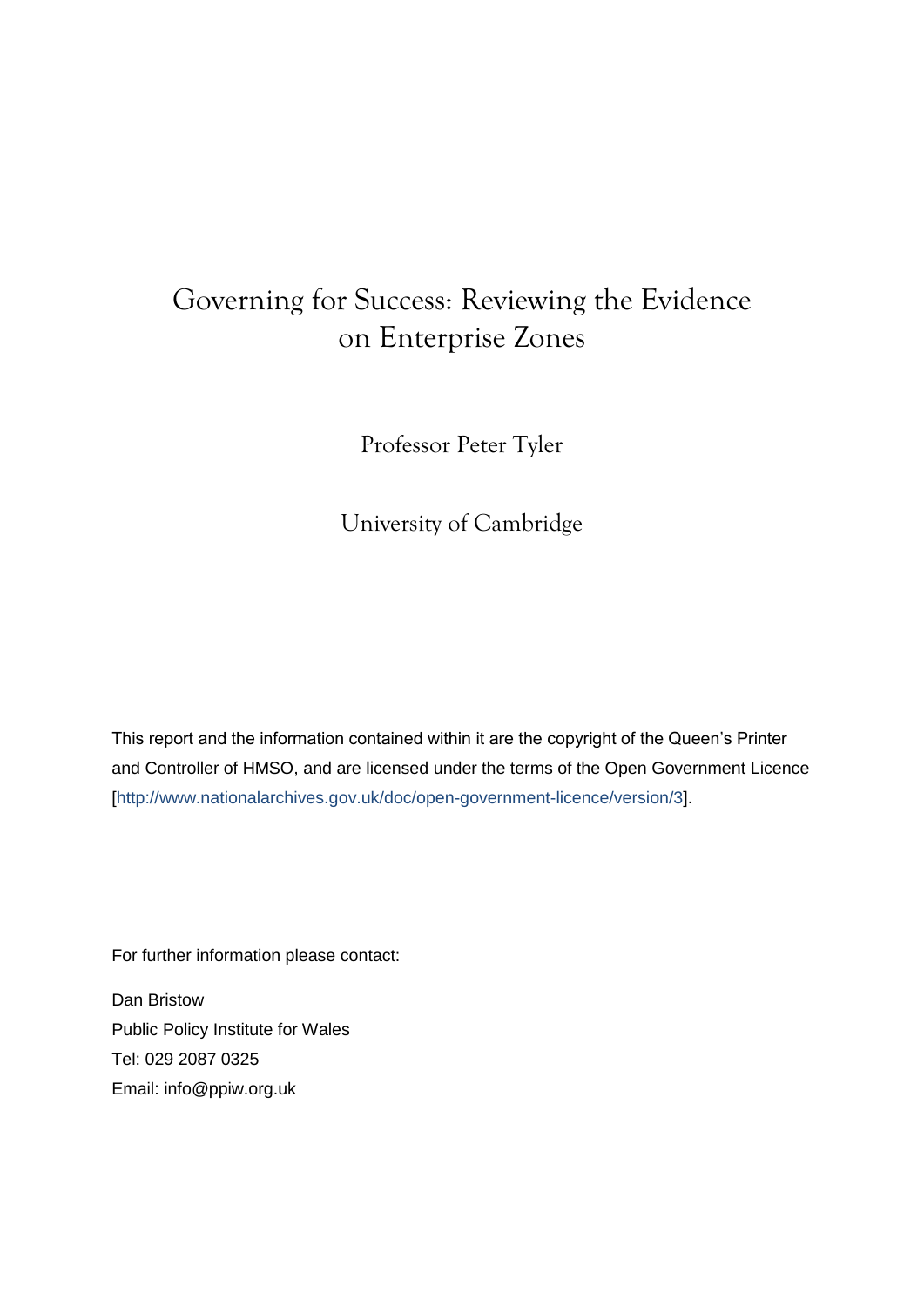## Contents

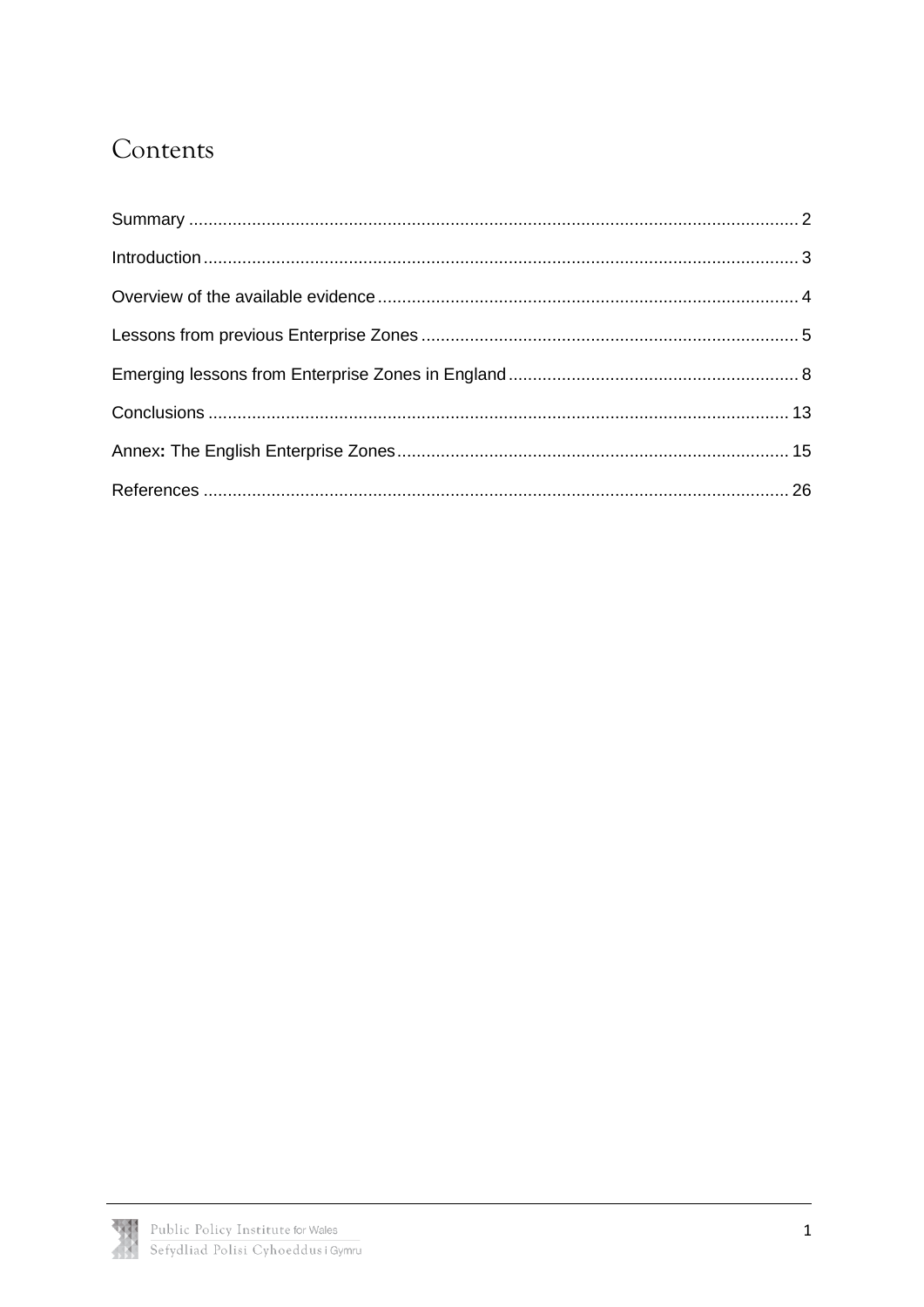#### <span id="page-3-0"></span>Summary

- There is only limited evidence available on effective governance arrangements for Enterprise Zones. What there is comes from the evidence generated by the extensive evaluation of the British zones established in the 1980s. This provides clear messages about how important good governance is to the success of zones, and the ways in which zones need to be managed if they are to be effective.
- Well-managed zones are those where:
	- o The Enterprise Zone is a coherent part of a broader local economic strategy that: considers the most appropriate sectors and companies that should be attracted to the site; identifies the barriers inhibiting growth in the zone and how these could be overcome; and ensures that the necessary infrastructure is in place to connect the zone to the local and wider economy.
	- $\circ$  The management and delivery structures ensure that the actions of a large number of relevant agencies and organisations are integrated to meet the challenges and exploit the opportunities facing the zone.
- The current governance model for Welsh Enterprise Zones is considered to have achieved what was needed to establish a firm base on which to build. There are a number of governance models that could be adopted going forward, but the evidence suggests consideration should be given to the following:
	- o Property-led economic development takes time to yield results, especially when sites need heavy remediation or have infrastructure deficiency. Zones should, therefore, be seen as part of the long-term economic development of an area, and their governance should reflect this.
	- o As the zones differ considerably in the opportunities and constraints that they face, the chosen model needs to allow for a customised and reactive response as circumstances change; and ensure that the right partners are involved and can be mobilised to access funding opportunities.
- An initial review of the governance arrangements for English zones suggests that they might provide valuable insight as to how the Welsh zones could proceed. Zone management in England is overseen by a body with responsibility for developing and implementing a strategy for local economic development that includes, but is broader than, Enterprise Zones. Membership of the governing body can also reflect the nature of the site and challenges and opportunities it faces.

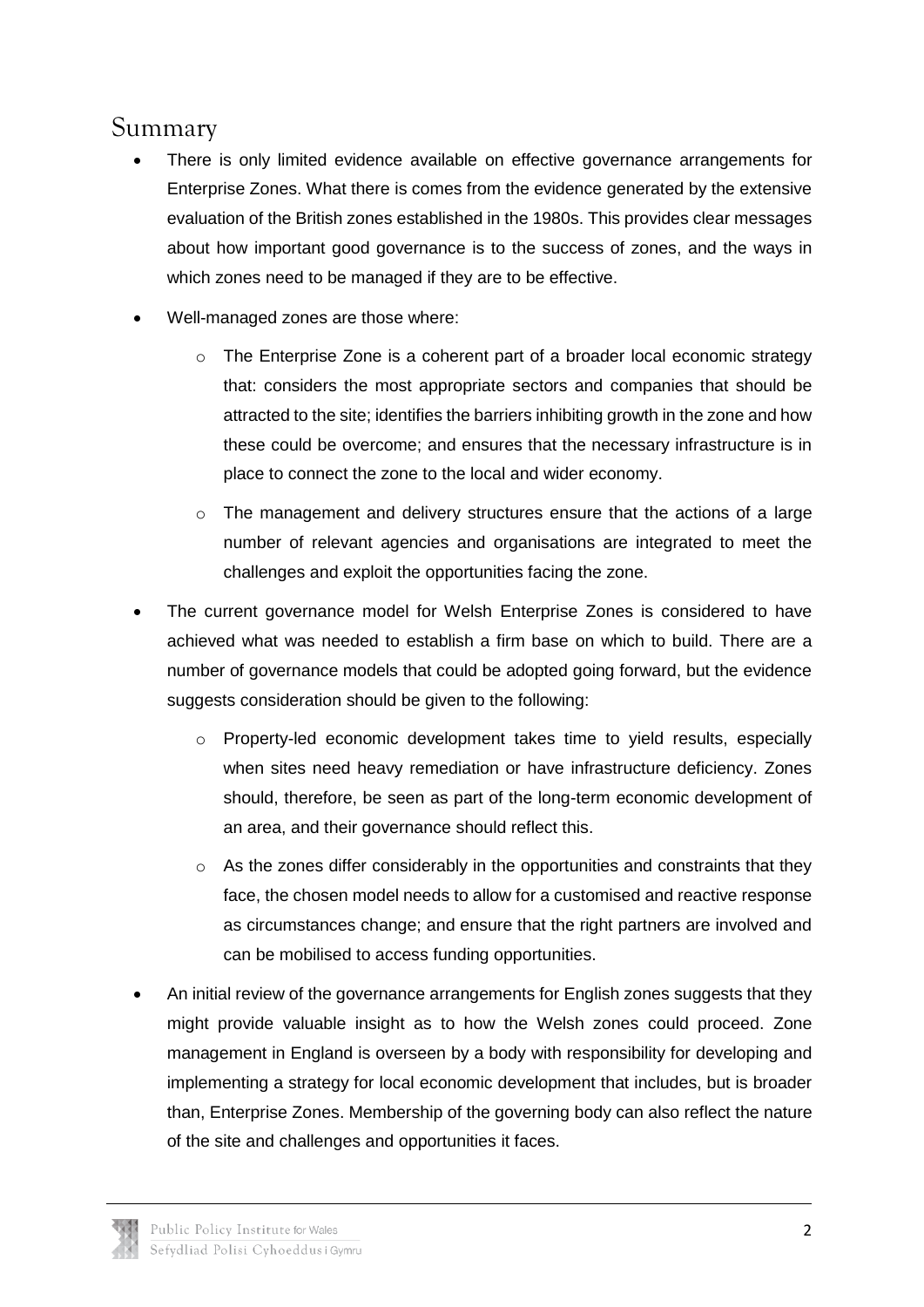#### <span id="page-4-0"></span>Introduction

The Minister for Economy Science and Technology asked the Public Policy Institute for Wales to provide a review of the evidence on effective governance arrangements for Enterprise Zones. Enterprise Zones (EZs) in Wales are currently overseen by task and finish groups appointed by the Minister. They are led by the private sector and their composition reflects the objectives and sectoral focus of each EZ.

New governance arrangements need to be put in place from 2015 and the Minister asked the PPIW to review the evidence on effective governance arrangements for Enterprise Zones. She is clear that EZs should continue to be led by representatives of local private business. But it may be that different instruments, incentives and governance models are needed for different EZs because they are operating in very different contexts. Two EZs have a strong existing base of businesses; some are dominated one or two large employers/sectors; some have very little economic activity at present.

The objective of this report is to review the evidence on governance of comparable economic development areas, and advise the Minister on options for governance of Enterprise Zones in Wales. Key questions that it would be desirable to answer are:

- What models are there for the governance of comparable economic development areas? What is known about the relative effectiveness of different models?
- Given the differing foci, challenges, and stages of maturity of the zones, how might the governance arrangements be tailored to reflect this?
- How can the governance framework be designed so as to allow for a modulation of Welsh Government control and influence (to reflect the differing maturity of the existing zones)?
- What processes might the government consider for selection and appointment of board members given that many business people may be deterred by a full public appointments process?

This report is in four parts. The first provides an overview of the evidence base. What follows is a summary of the key findings from the evaluation of the 1980 EZs because it still has relevance for the designation, operation and de-designation of the new zones. It then considers the governance arrangements that exist across the English zones at the present

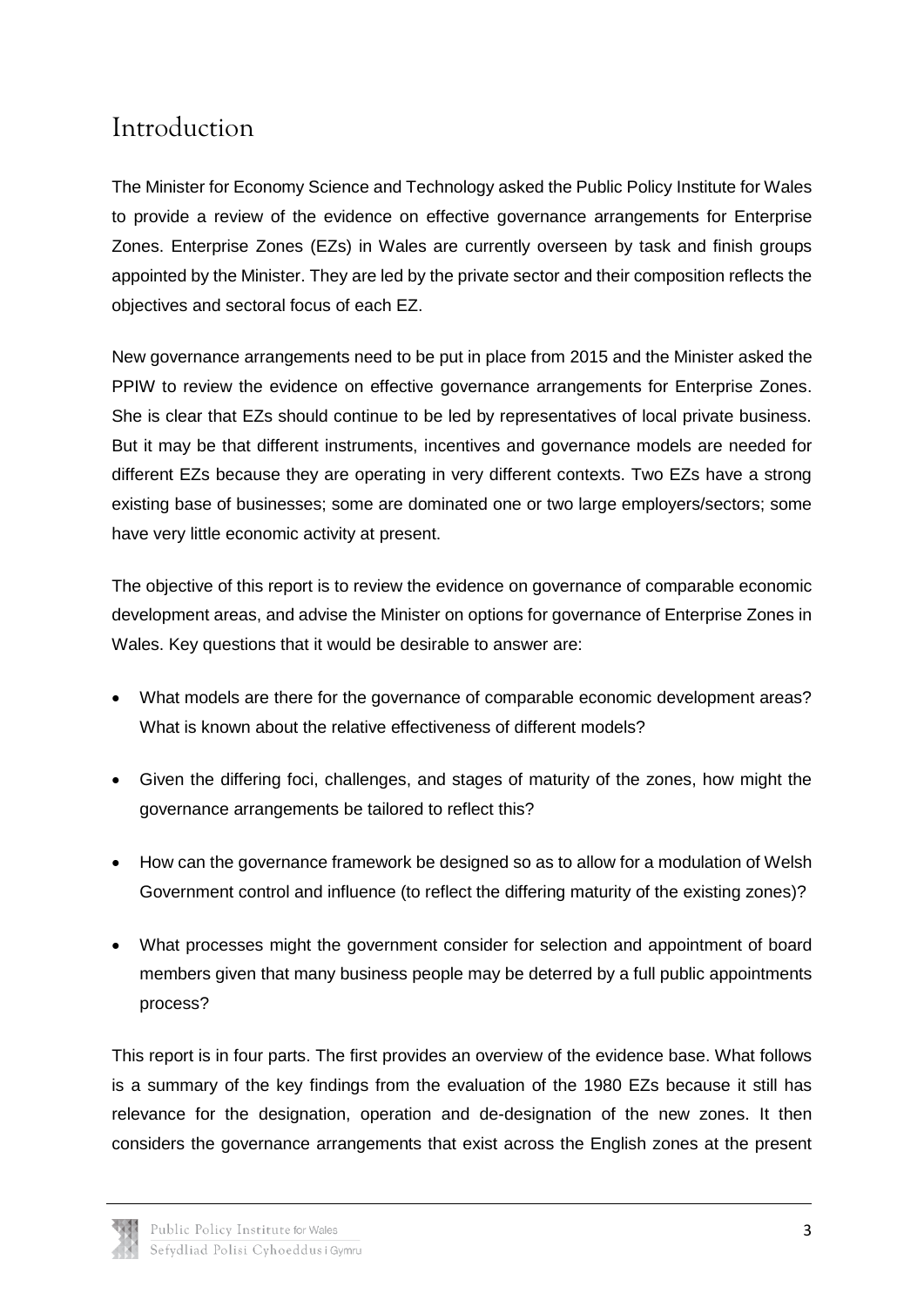time. The note concludes by reflecting on what the implications are from the existing body of evidence on how governance arrangements in the Welsh zones might now be tailored to reflect their different foci, challenges and stage of maturity.

#### <span id="page-5-0"></span>Overview of the available evidence

It should be emphasised at the outset that there is only limited evidence available with which to answer the questions posed. Enterprise Zones in the United Kingdom found a new lease of life in the 2011 Budget and the accompanying Plan for Growth that announced the creation of 24 Enterprise Zones in England (subsequently increased to 25). These formally began operational in April 2012. Zones were also announced by the Devolved Administrations and Wales has seven zones announced in September 2011. The Welsh zones are in Anglesey, Central Cardiff, Deeside, Ebbw Vale, Haven Waterway, Snowdonia, St Athan-Cardiff Airport. Scotland now has 15 operational zone sites (The Scottish Government, 2011). A pilot Enterprise Zone was established in Northern Ireland in 2014.

#### **Recent Enterprise Zone policy**

Enterprise Zones reflect a long standing interest by HM Government in the use of property led initiatives to encourage local economic development. The 2011 Budget indicated that businesses moving to an EZ location before April 2015 could benefit from a business rate discount worth up to £275,000 per business over a five year period. Zone sites would typically be in the range of 50-150 hectares. Local authorities could also adopt simplified planning approaches for zone sites building on existing Development Order powers. Government would also, wherever possible, ensure that high speed broadband was available to companies on a zone site. Support for inward investment or trade opportunities was also made available from UKTI. A further benefit was that HM Treasury stated that it was prepared to allow all growth in the local business rates *within the zone* to be retained in the local area and used for the purposes of economic development for a period of at least 25 years. Additional assistance was also made available for zone sites where it was felt the policy package needed further strengthening and some zones received enhanced capital allowances for plant and machinery to encourage investment specifically in manufacturing activity.

The 2014 Budget extended the availability of business rate discounts and Enhanced Capital Allowances on zones until March 2020. The deadline for a company having to locate on a zone to be eligible to claim these benefits was also extended to 31<sup>st</sup> March 2018.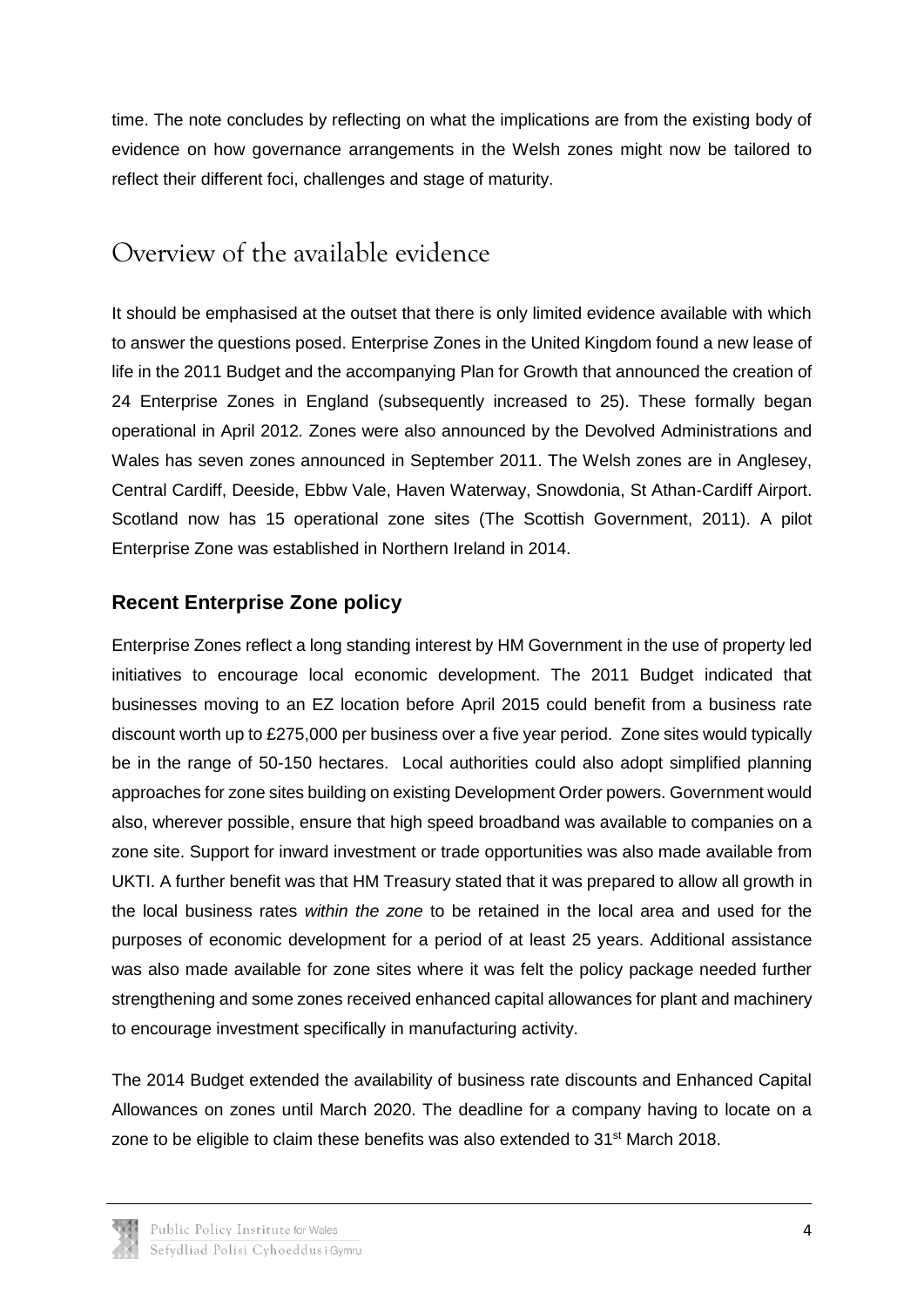It has also become necessary for HM Government to provide funds to help zones to overcome deficiencies in local infrastructure. In England these have been provided through the Local Infrastructure Fund.

The new zones are more limited in their scope than the original Enterprise Zones first established in the UK in 1982. These earlier zones had a ten year life and provided capital allowances for investment in buildings at a rate of 100% in the first year.

#### **Evidence on achievement**

At the present time there is not any research that has examined the performance of the more recent zones. This partly reflects the short time that has elapsed since their creation and the time it takes to establish them and for them to gain traction, particularly given the relatively weak economic environment that has existed. There has been a report from the National Audit Office (Parliament, 2014) and a House of Commons Library Standard Note (House of Commons, 2014) that has merely stated the current position.

In the absence of any new research on the performance of the new British zones most attention has focused on what is known from the evaluation of the British zones established across the United Kingdom in the 1980s. A fairly extensive body of evidence was assembled on the factors that affected the performance of these zones but the research is still quite limited when it came to issues relating to governance (Tyler,2012). To augment the evidence base somewhat during this assignment a survey was undertaken of the governance arrangements that have now been put in place across the English zones.

### <span id="page-6-0"></span>Lessons from previous Enterprise Zones

According to a recent House of Commons Report (House of Commons, 2014) the most authoritative study on the evaluation of the effects of the first two rounds of EZs was that commissioned by the then Department of Environment in 1995 (DoE, 1995). It related to 22 of the 25 EZs designated over 1981-1984. More recent reports have tended to draw on the findings of this earlier work (Sissons and Brown, 2011; Larkin and Wilcox, 2011). There is also an extensive literature on the achievements of EZs in other countries where there is a rich and diverse array of EZs. A recent study by Bond, Gardiner and Tyler (2013) provides an overview of this. The evidence presented in the 1995 evaluation have been summarised in a recent report by Tyler (2012) undertaken for DCLG. The main findings from the Tyler study are as follows:

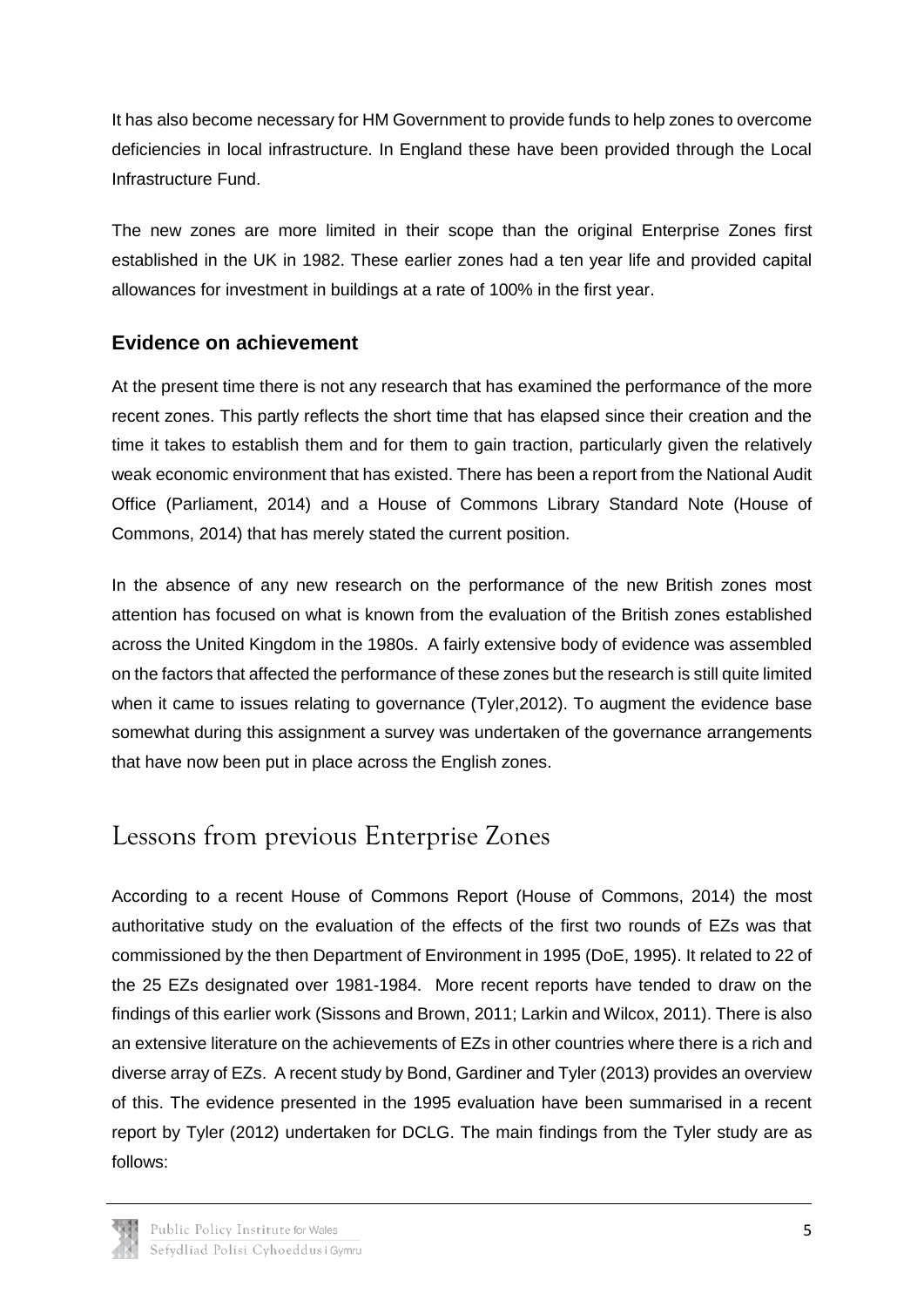- **Key factors in determining economic performance**: Zones sites varied considerably in their access to new economic opportunity and also the extent to which it was necessary for them to overcome market failures before much economic development could occur. Zones with good economic access (relatively high economic opportunity) and low need (low existing market failure) were best positioned to exploit the benefits that zone designation gave them. Zones with low existing market opportunity and high need (i.e. high remediation cost, poor infrastructure etc.) were less likely to benefit and take more time to reap the benefits of zone support. Although access to market opportunity was a key factor in the economic performance of zones, other factors were also important; particularly:
	- The assembly of the site:
		- $\circ$  whether there was a large number of relatively fragmented sites or one or two large sites;
		- $\circ$  the size of the zones and the availability of land for future expansion;
		- $\circ$  the extent of dereliction and land contamination that had to be tackled before development could occur;
		- o the split of land ownership between the public and private sector with public sector ownership often being desirable in the early stage of the zones life so as to avoid problems in site assembly and a tendency for the private sector to hold land in anticipation of later speculative gain.
	- Interaction with the wider local economic development plans:
		- $\circ$  the importance of infrastructure strategy for the local area that ensures that the zone is connected into the local economy and the wider economy. In some case substantial up-front infrastructure is required before the zone sites can become competitive locations for new investment;
		- $\circ$  the importance of the zone authority having a development strategy in place for zones sites that was a coherent part of a wider development plan for the area that considered the most appropriate sectors and companies that should be attracted to build the areas long-term competitive advantage and where ever possible, maximise additionality and minimise the displacement of economic activity in the area;

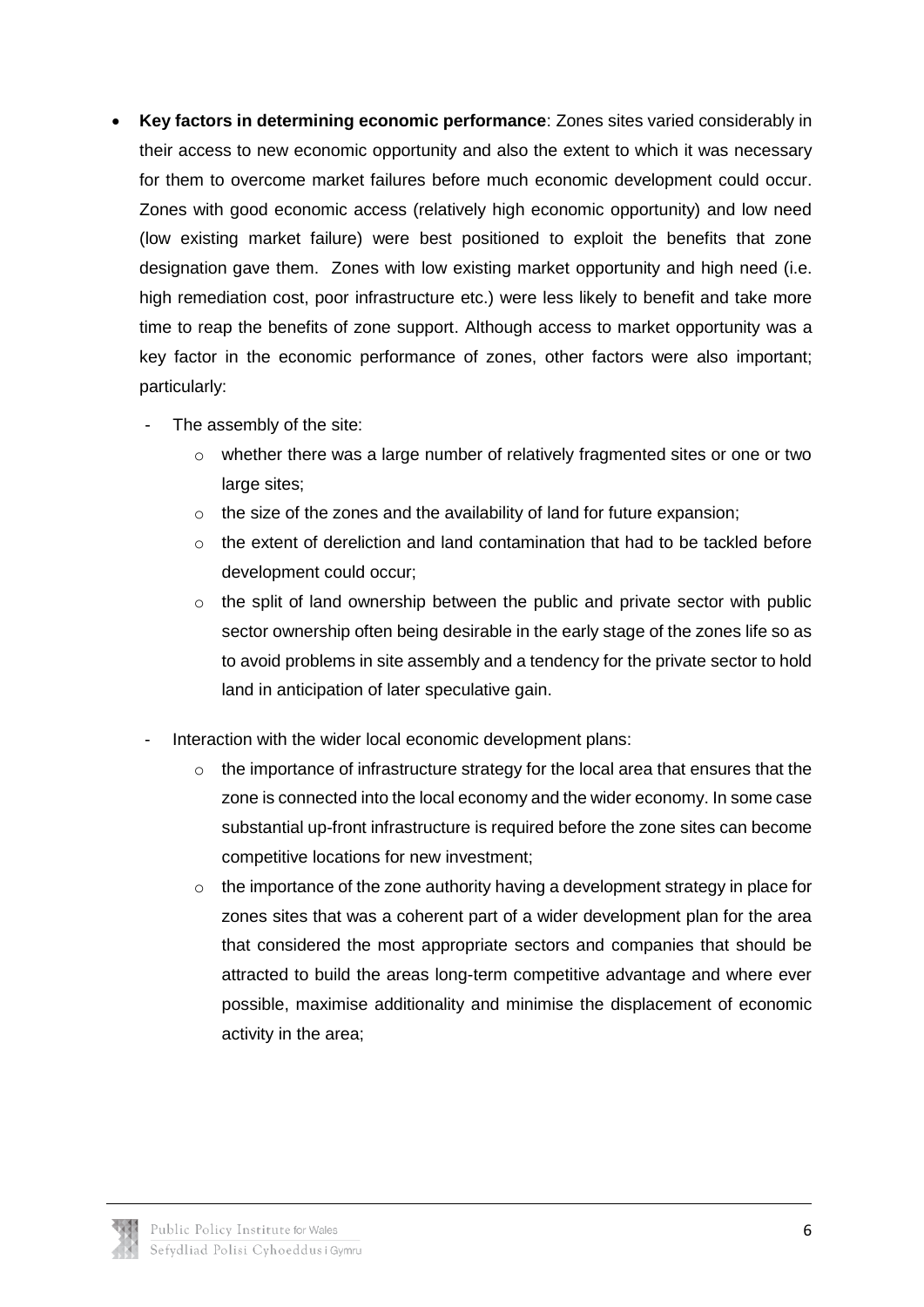- The management of the site:
	- $\circ$  the articulation and adoption of a development strategy that identified the critical barriers inhibiting the growth of the zone and how they could be overcome;
	- o ensuring that the physical land use development was delivered alongside the delivery of a wider business support package to the companies that were locating on the zone;
	- o creating zone management and delivery structures that ensured that the actions of a large number of relevant agencies and organisations were coordinated and integrated to meet the challenges and exploit the opportunities facing the zone;
	- o the importance of promoting and marketing the zone;
	- o the value of a joined-up approach to the promotion and the need to avoid fragmented delivery;
	- $\circ$  the role for monitoring and eventually evaluation to chart progress and ensure that those responsible for the development of the zone could react in a timely and effective manner to changing economic circumstances.
- **Site development**: The original zones had a ten-year life span. By the end of their designated period around 80% of the available land had been developed. Some 52% of all zone floorspace was industrial.
- **Impact on employment**: The average number of people employed per hectare (HA) was 37.2 but was higher in the high opportunity, low need zones at 43.3. It was lower in the relatively lower economic opportunity zones at 24.3 per HA. These estimates are based on the gross area of the zone and since some of the total land available is used for landscaping, access and supporting infrastructure the estimates per HA are around 20% higher if this element is removed. Thus, an average zone generated around 45 jobs per HA.
- **Impact on economic activity**: The percentage of economic activity that was found to be additional to the local area was 45% overall. The weakest additionality was 36% in the low economic opportunity, high need zones. The best additionality in the high opportunity and low needs was 50%. On the basis of these results Tyler (2012) estimated that the largest of the new zone sites in England that had relatively good access to market opportunity and relatively low need in terms of land remediation might be capable of generating some 6500

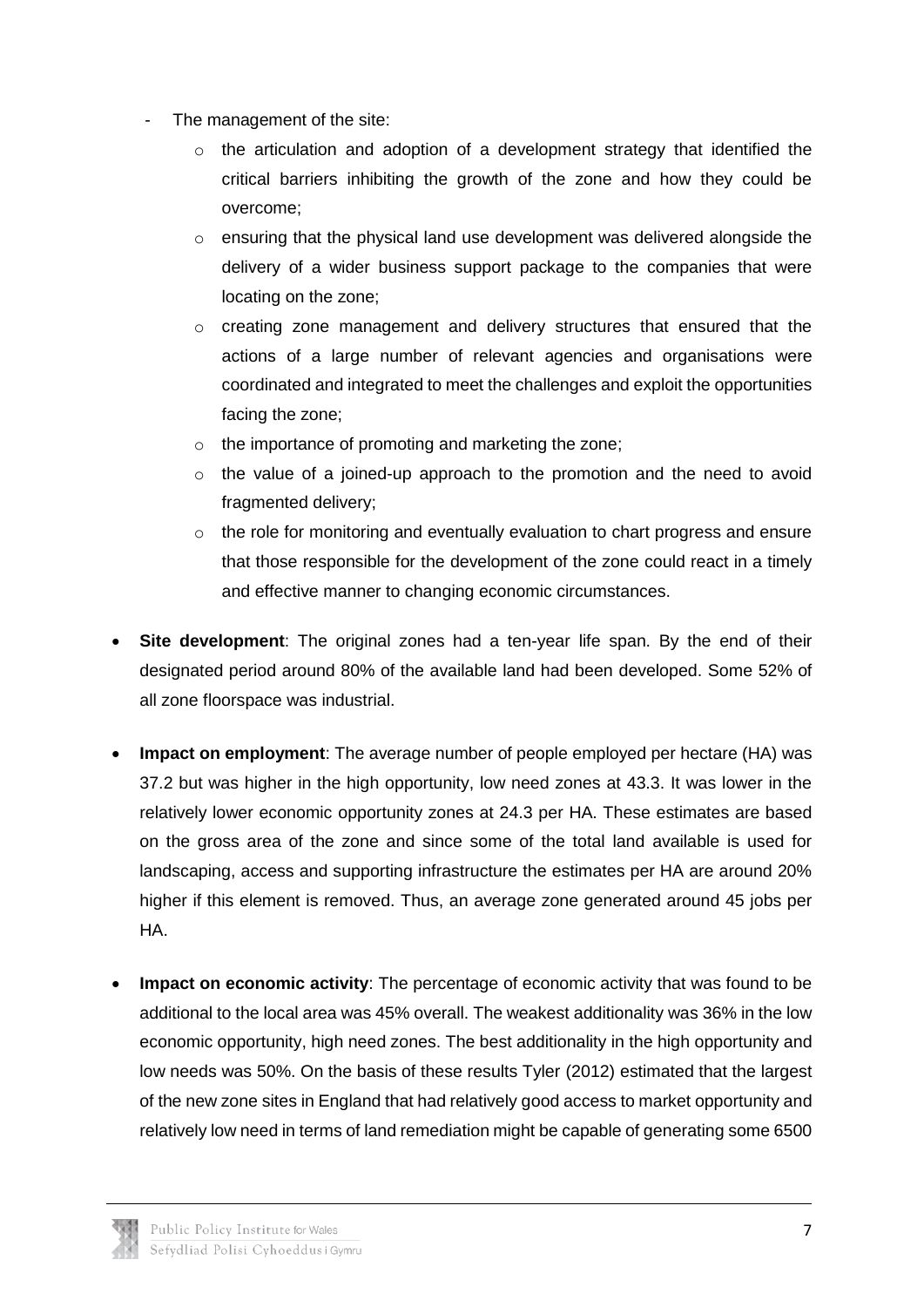jobs (once the site has been fully developed) with around 50% of these additional to the local area.

There are some key messages that emerge from this brief review for the present assignment and its focus on the future governance arrangements of the Welsh zones as they build economic momentum. Firstly, to state the obvious, good governance will be reflected in the quality of outcome. Those zones that are managed so as to build on the features of good practice discussed above can expect this to be reflected in their performance. Secondly, zones differ considerably in the amount and type of economic opportunity they can access and the constraints on economic development they face. The governance model adopted should be such as to ensure a customised and reactive response as circumstance change but it also must ensure that the right partners are involved and that they can be mobilised to access funding opportunities that arise from government to assist in developing their zone.

#### <span id="page-9-0"></span>Emerging lessons from Enterprise Zones in England

There is very limited information available at the present time on the progress of the British zones. As of December 2013, the DCLG reported that there were 4,649 jobs on the English zones (and 2,965 construction jobs) (House of Commons, 2014). A recent report produced by the Welsh Assembly Government indicated that Enterprise Zones in Wales had created 2,159 jobs and safeguarded a further 2,983 and attracted £70.2 million of private and Welsh Assembly Government support for projects (Welsh Assembly Government, 2014). The report referred to a target to create another 1,900 jobs by the end of 2014/15 and attract a further £50 million worth of investment, from both private and public sources.

The performance to date of the zones in England has attracted some criticism from the House of Commons Committee of Public Accounts that has been examining measures used by HM Government to promote local economic growth in England (House of Commons Committee of Public Accounts, 2014). The attainment of around 4,600 job created on the English EZs is compared with an initial Treasury assessment of 54,000 and thus the Committee sees attainment thus far as 'particularly underwhelming' (ibid). The procedure used to estimate the number of jobs that zones might create and by when has been criticised by the Committee because it was based on the views of the Local Enterprise Partnerships that oversee individual zones development in England and was not subject to any independent verification. HM Government has promised to do better in the future in assessing the job creation potential of zones.

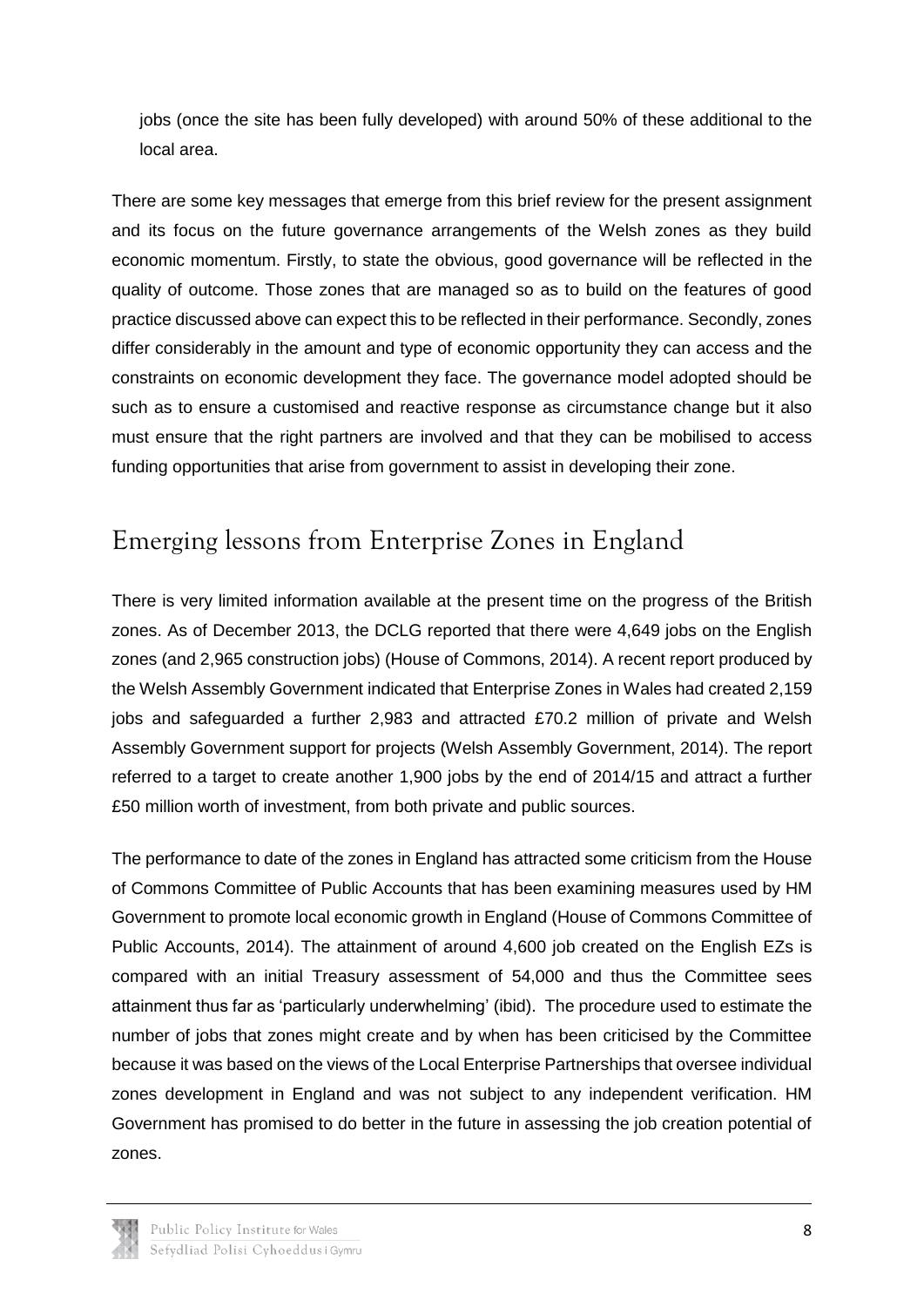Clearly, attention should be given to developing a better and more realistic understanding of the job creation potential of EZs. However, it is hardly surprising that job creation so far has been relatively weak. The torrid economic climate since the Credit Crunch and the associated banking crisis stopped speculative, property-led development in its tracks. The market has only recently begun to revive, although as is the way with these things it looks to be coming back quite quickly. However, market conditions aside, it is always the case that local propertyled economic development takes time. And, as was discussed extensively in the previous section, the greater the problems of site remediation and infrastructure deficiency the longer it will take to attract and accommodate the new investment that ultimately creates new jobs.

Moreover, building on lessons learned from earlier EZ policy, it has been emphasised by HM Government that those responsible for developing zones should give particular attention to building for the longer-term rather than simply accepting whatever investment might come along (DCLG, 2011). The focus is to minimise the degree to which zones simply displace local economic activity at the local level ('boundary-hopping'). It is argued that the development of the zone should be a coherent part of a local economic strategy that builds on local areas of opportunity and has a strategic fit with wider economic priorities (ibid). In recognition of these issues those responsible for the EZ development at the local level have adopted a sectoral focus to the marketing and development of their zone. In December 2013 HM Government also introduced four 'University Enterprise Zones' with the intention that these zones should harness the power of knowledge based local economic development as it manifests itself in clusters of business activity around Knowledge Based Institutes (BIS, 2013).

Enterprise Zones are thus at a key stage in their development. What happens in the next three years will largely determine the contribution that they will be able to make to local economic development. The factors that will influence relative success are fairly well-understood by those who manage and direct zone development and much has been documented from previous research as discussed in the last section. Clearly, the growth of the national economy is of fundamental importance and at the present time the economic outlook looks more favourable than it has since 2007.

Alongside this, there are two key requirements. The first is that successful outcomes require that the actions of a significant number of local agencies, developers, investors, business and departments of government are coordinated and integrated in a way that allows the zone sites to achieve their economic potential. These actions cover the full range of infrastructure provision, business support services, skills and training, zone marketing and promotion and

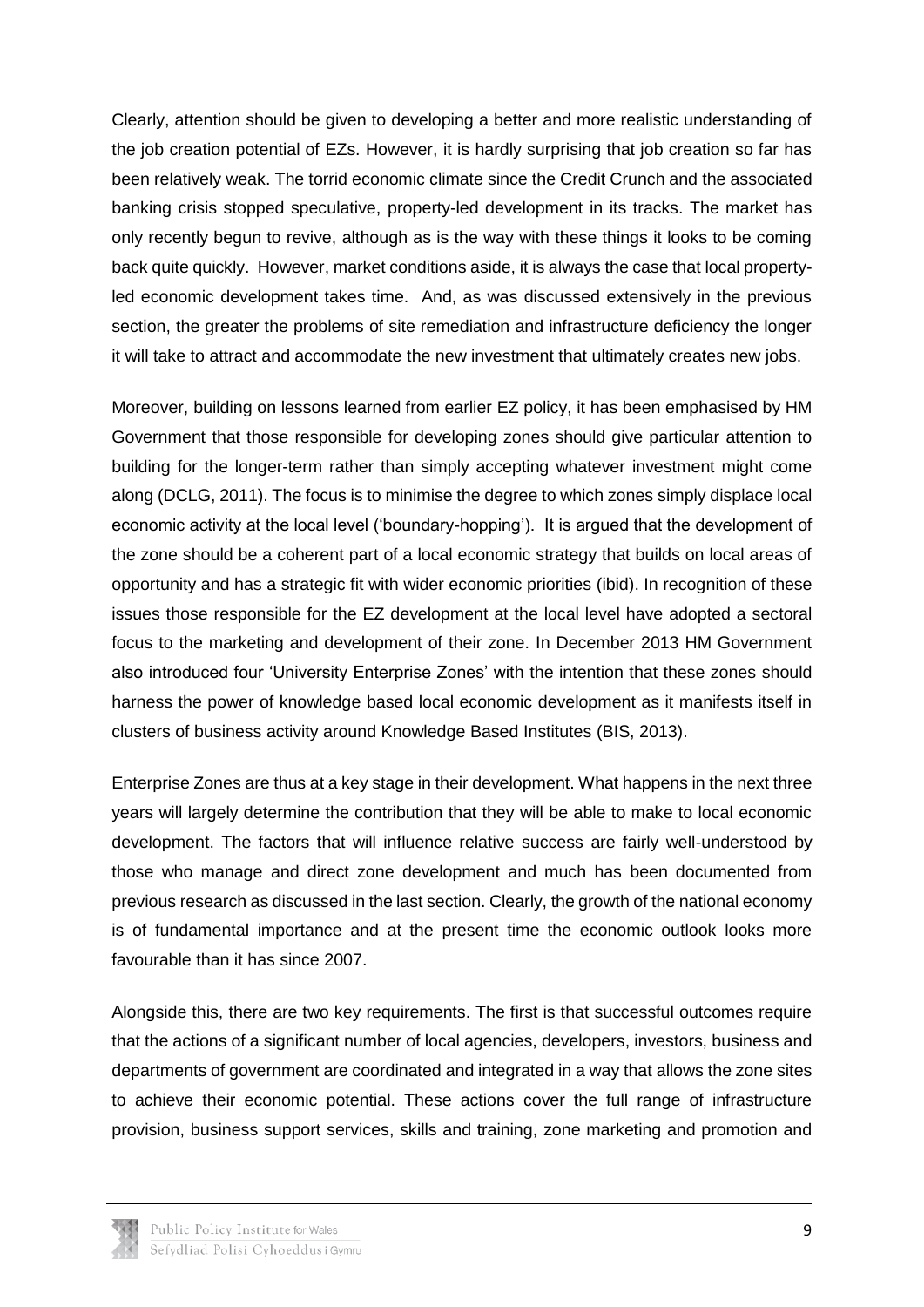much more besides. The challenge is to find a governance structure that can bring together the relevant agents of change in a timely and effective manner.

The second is that those responsible for the development of a zone can obtain the resources required to provide the infrastructure, land remediation and local economic capacity building necessary for the longer-term success. These resources will often only be available from central government and those with oversight of zone development increasingly have to bid for the funds. To be successful they have to be recognised by government as competent agencies to both bid and hold such funding. Zone authorities and the bodies responsible for their strategic oversight have to ensure that they have the capacity to deliver what is required.

At the present time the governance of the EZs in Wales has reflected a model where the managing body in the case of all seven of the zones contains representatives from both the public and private sectors in each of the local areas concerned, with a chair from the private sector. The general feeling is that these partnership structures have delivered what was required to get things moving on the ground and that across all seven areas a firm base has now been established on which to build, although it is clear that the underlying opportunities and challenges vary considerably across the zones and achievement reflects this.

There are a number of possible governance models that could be adopted to take the Welsh zones forward. To provide some insight on how best to go forward it is of value to consider the position in England. The comparison is of particular value at the present time because Enterprise Zone policy in England has been introduced at a time of quite rapid change to the institutional landscape in which local economic development is taking place.

The local growth agenda in England changed significantly in 2010 when HM Government introduced the White Paper on Local Growth: Realising Every Place's Potential (BIS, 2013). The White Paper introduced the idea of Local Enterprise Partnerships. LEPS are 'partnerships between local authorities and businesses. They decide what the priorities should be for investment in roads, buildings and facilities in the area' (DCLG, 2014). Over the period since the White Paper the Government has introduced three new initiatives to assist in stimulating local development. These are the EZs announced in 2011(DCLG, 2011a), the Growing Places Fund in 2011 (DCLG, 2011b) and City Deals in 2013 (Deputy Prime Minister's Office, 2013).

As the Local Enterprise Partnerships have become more firmly established the Government has provided funds to assist in their work through Growth Deals. These have been agreed with each of the LEPs. The resources for the Growth Deals have, in the main, come from the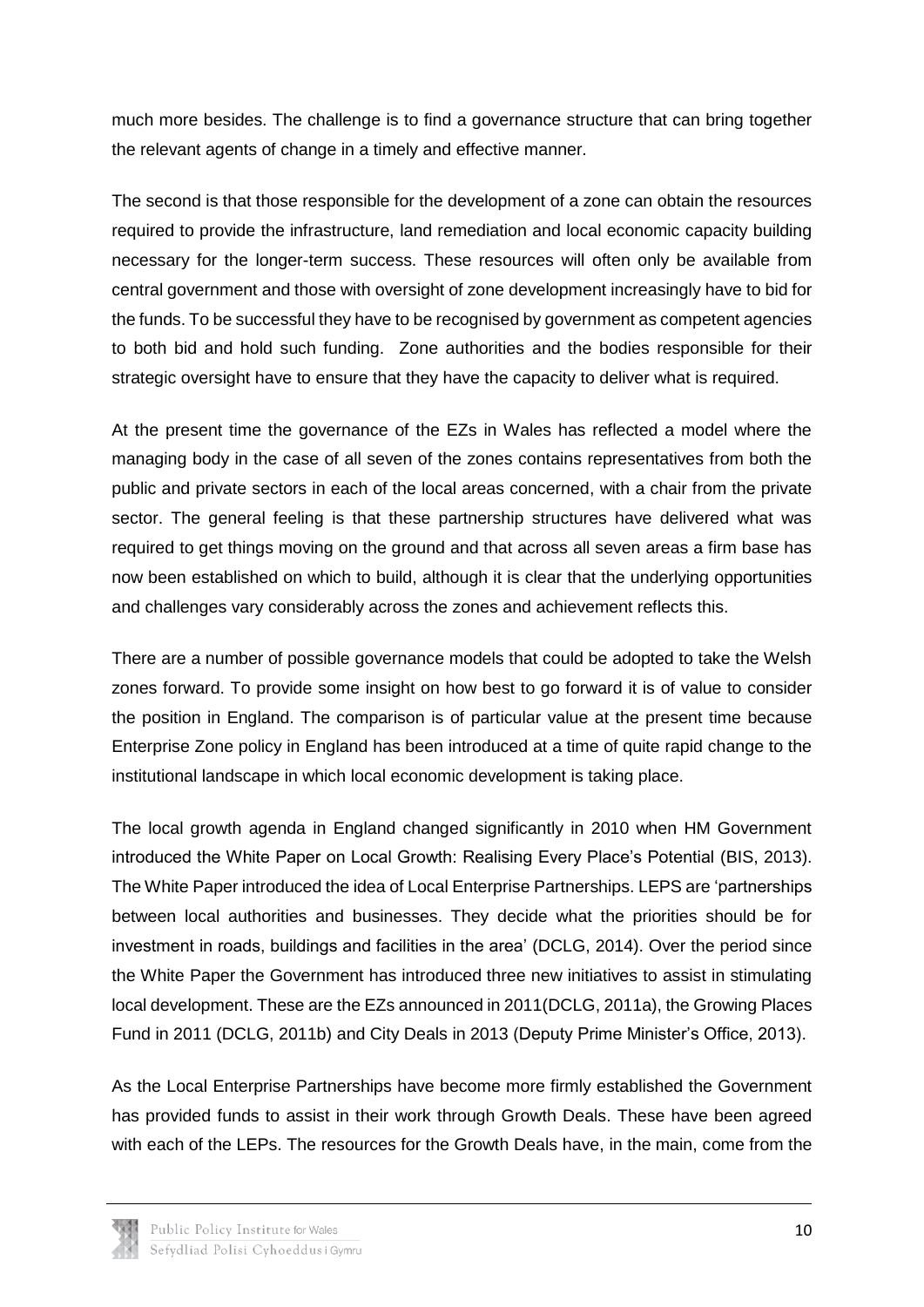Local Growth Fund (LGF). The LGF is a funding pot that was created by taking part of the capital budgets of a number of different central government departments, particularly DfT and the capital skills budget of the Department for Business, Innovation and Skills. By 2015 it will become the main source used to fund local growth initiatives delivered by the LEPs across England.

Growth Deals have now been agreed with all of the 39 Local Enterprise Partnerships in England. Projects that can be funded by the LEPs through the Growth Deal allocation range across transport, site development, skills, innovation, business support and other things including investment in digital infrastructure. The development of the local EZ might require project support under any of these categories and thus it is the LEP and its members that will help to secure the required funds from the appropriate government funding initiative.

Oversight of the broad economic development of EZs in England has been assigned to the Local Enterprise Partnerships. The LEPs are not statutory bodies and have been established as voluntary partnerships between local business and local authorities. They are thus in a somewhat odd position and rely on their Accountable Body to bear the financial responsibility for their actions. In practice the Accountable Body tends to be the relevant local authority or authorities. One other aspect of LEPs is that their Chair is expected to be a lead figure from the local business sector or certainly what would be considered to be a 'Captain of Local Industry'. In most cases the Chair is from a major business but there are also examples of the person being from a local university.

LEPs are only of recent origin. They vary considerably in their geography, the number of partners that they have and the nature of the economic opportunities and challenges they are required to address. They are at a relatively early stage in their development and still assessing how well their procedures and governance structures are delivering what is required of them. They also vary considerably in the resources that they have available to them which is something that has been the subject of particular attention (Pike, McCarthy O'Brien, Marlow and Tomaney, 2013, BIS Committee, 2013).

In relation to EZs a recent House of Commons Standard Note (House of Commons, 2014) observed that:

'The LEP will need an agreed position on the location, sectoral focus and range of incentives within a zone it hosts. This will be an important means through which to minimise local displacement of business. The LEPs role will be to identify the barriers which are impeding

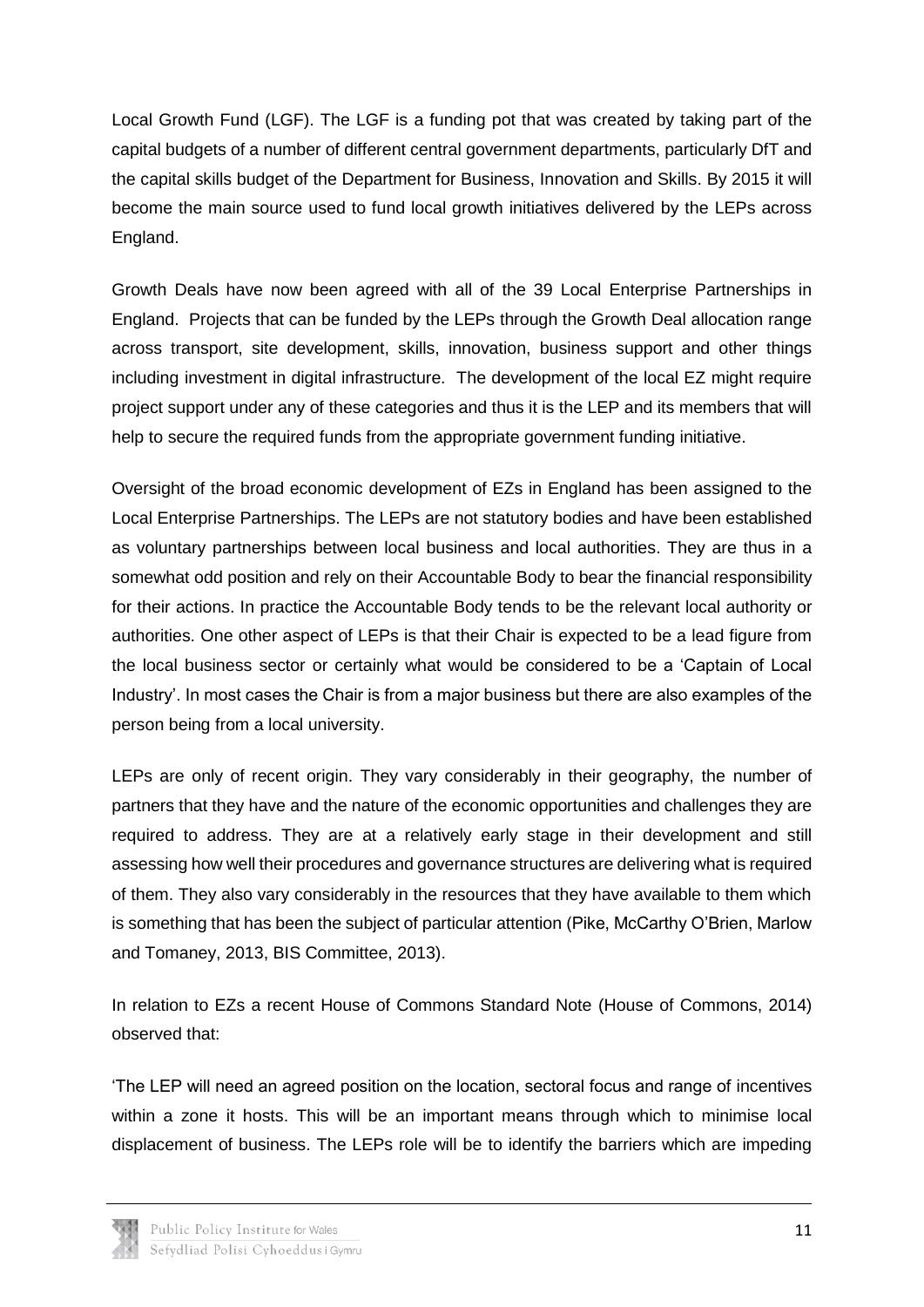the growth of the local economy and the necessary options from the menu on offer to overcome such barriers. LEPs will also be able to bring together a wider package of support by working with local colleges and Work Programme providers and linking Enterprise Zones to current and planned infrastructure (Department of Business Innovation and Skills)'.

The table in the Annex summarises the current EZ position in England describing the relevant LEPs responsible for the zones and the local authorities that are involved. For the purposes of the present assignment we wanted to find-out how the English zones are managed and how they relate to the LEPs as the institutions that oversee their governance. A survey of all the English zone authorities was undertaken and a number of very helpful and insightful responses were received.

The key findings are:

- The general approach is to have an Enterprise Zone Managing Body that is responsible for the day-to-day running of the zone. It may have separate committees responsible for specific aspects of zone development like promotion and marketing. This Body varies in the size and extent of its membership. Members include representatives from HM Central Government and DCLG (as the zone sponsoring agency), The Department of Business, Innovation and Skills, the Housing Corporation Agency (HCA) who may be the land owner of a significant part of the zone site and the principal central government agency responsible for the facilitating local land based economic regeneration. In some cases there may be representatives from the Department of Transport and the Department for Culture, Media and Sport (DCMS), particularly where there are significant road and telecommunication issues to be addressed. There will also be representation from the main developers/ land owners as appropriate;
- The Enterprise Zone Body may answer to another local economic development body or equivalent that has been created to facilitate local economic development particularly with a land and property edge;
- The zone managing authority is responsible for reporting progress on the development of a zone to the Department of Communities and Local Government. They are required to report on around ten main indicators;
- In all cases the LEP will have put in place procedures to allow representation/ reporting from the EZ Management body to the main board. LEP members will often be nominated to be on the EZ management body or one of its operational committees;

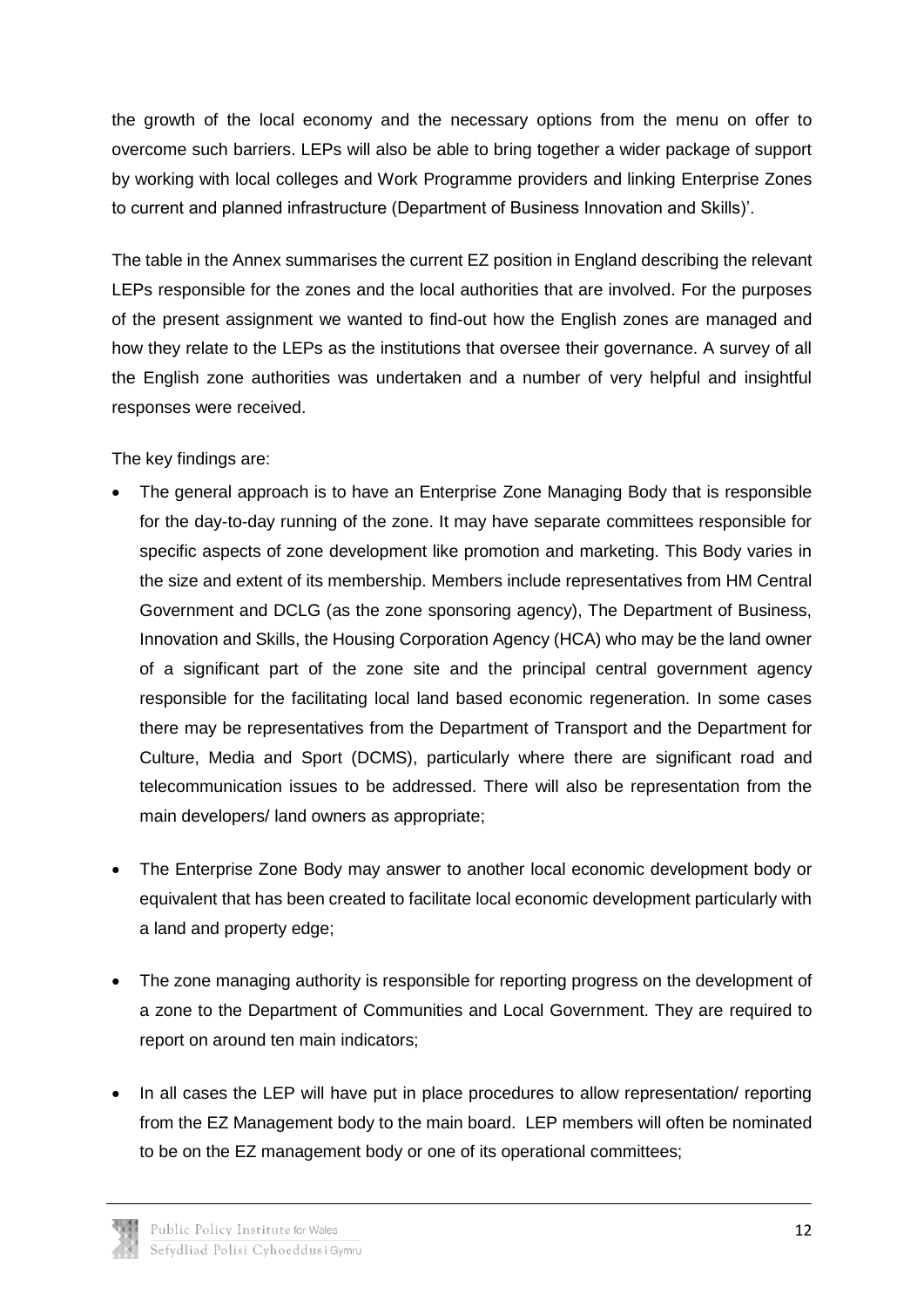- In most cases an EZ is over seen by only one LEP but there are exceptions. There may be two or three LEPs associated with an individual zone;
- In all cases examined there is usually a progress report on zone development on a quarterly basis to the main LEP Board;
- The LEP governance structure has a private sector Chair and its members are drawn from the public and private sector. Members are nominated and only one LEP at the present time has members that are elected. Membership of the main LEP Board varies considerably in size and membership. LEPs with a relatively large geography may have a significant number of local authorities and other public agencies on their Board. The Board will also tend to have a representative from a leading Knowledge Based Institution. The table in the Annexshows that extensive variation that exists in the size of the LEP partnership Boards.
- During 2014 all 39 LEPs in England went through a process of establishing Growth Deals with HM Government. The process required the LEPs to submit a draft Strategic Economic Plan in January 2014 to HM Government. Final Strategic Economic Plans were submitted in March 2014 after consultations between LEPs and HM Government. The quality of the Plan was assessed on the basis of published criteria that including strategic fit and value for money. The final Growth Deals were published in July 2014 and these plans list the interventions that LEPs are seeking assistance from government funds. Discussions are currently underway in relation to the most appropriate monitoring arrangements and each LEP will produce an Evaluation Plan in 2015;
- From 2015 onwards the Local Growth Fund will be the prime source from which LEPs will secure funding to pursue their economic development initiatives in line with their Growth Plan. Funding to help facilitate the on-going development of the EZs will come from this as set-out by a LEP in its Growth Plan

## <span id="page-14-0"></span>Conclusions

Given the need to establish new governance arrangements for the Welsh EZs from 2015 onwards it is important to reflect on the factors that have been shown to influence successful EZ development in the past and also how EZ policy is evolving in England where there is a relatively large number of EZs across a range of quite different locations.

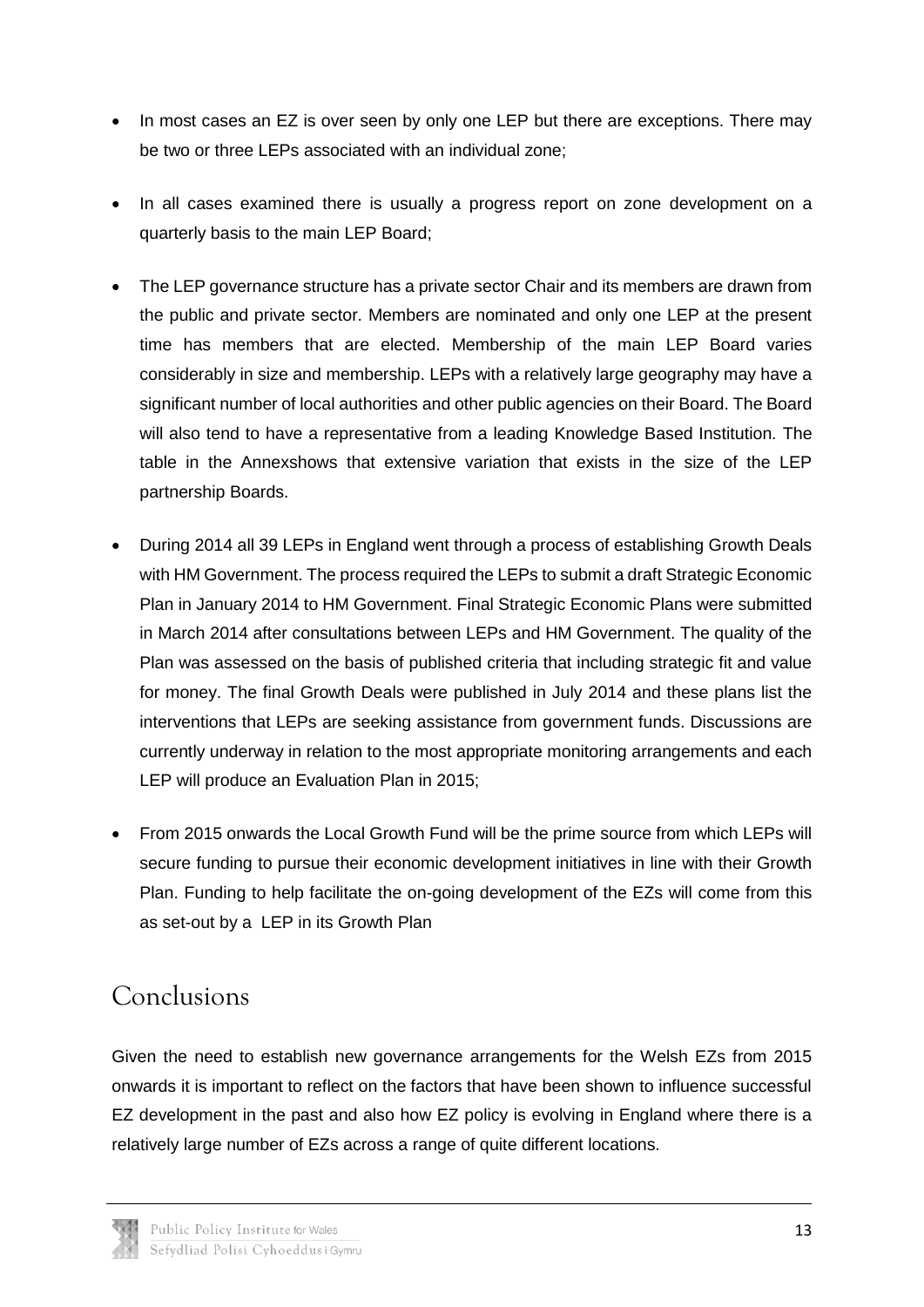Although the evidence base is relatively limited, success in the past has been helped by ensuring that there are governance arrangements that can coordinate and integrate the activities of those agencies, government departments and private sector stakeholders who can provide the key inputs required to deliver strong land-use development, particularly as they relate to infrastructure, land remediation, marketing and training. Previous experience has also shown that the incentives offered on EZs will not be sufficient in themselves to deliver strong and sustainable development because there are often infrastructure shortfalls and a number of other constraining factors that have to be overcome. Zones deployed across the United Kingdom in the 1980s were relatively well-provided for in this respect because there were a number of funding sources available (i.e. like Derelict Land Grant). In the present age of relative austerity this is not the case.

The governance arrangements in the English LEPs are of interest because they situate management of EZs within a wider economic development plan, and their governance is centred on a business led partnership model. The private sector led partnership model being adopted by the LEPs and the way in which each has set-up its respective EZ managing arrangements varies across the 39 LEPs in England although the basic approach is much the same. The overall model provides valuable insight as to how the Welsh zones might proceed in the future and it would be useful to undertake further research to understand more about the basic structures and how they might be adapted or shaped in the light of the specific foci, challenges and stage of maturity of each of the seven Welsh zones. Further research would also help to understand more about the processes that can be used to select and appoint board members. It would also seem that the recent moves by HM Government to establish Growth Deals with each LEP, which include funds for each of the respective EZs as appropriate, offers a possible way forward in Wales.

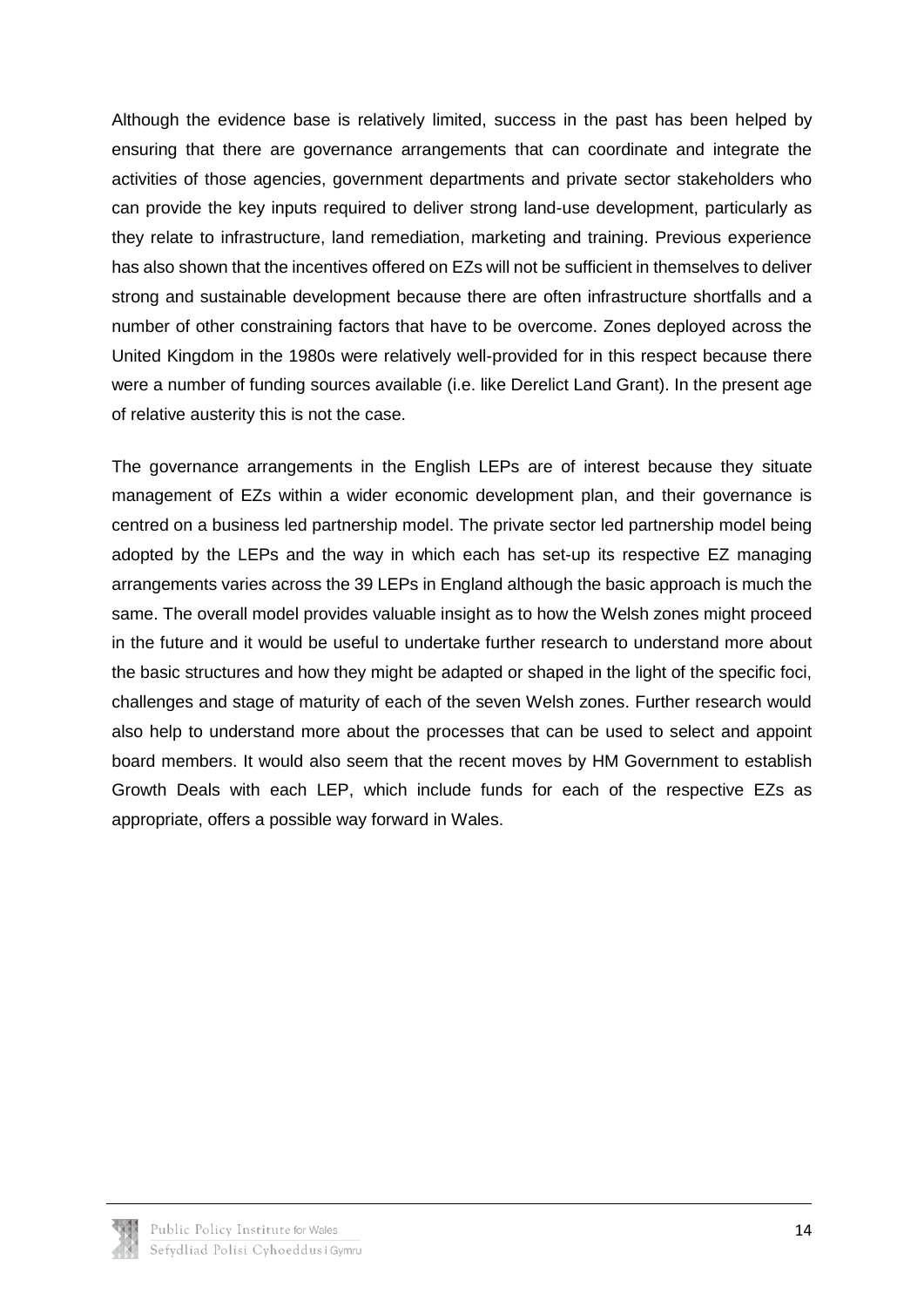<span id="page-16-0"></span>

| <b>Enterprise</b><br>Zone         | <b>Size</b>      | <b>Sites</b> | <b>Sectors</b>                                 | <b>Local Enterprise</b><br><b>Partnership</b> | <b>Board LEP</b>                                                                                     | Zone<br>governance                                                                                                                                                                                        | Local<br><b>Auth</b><br><b>Areas</b>                                                                                                    |
|-----------------------------------|------------------|--------------|------------------------------------------------|-----------------------------------------------|------------------------------------------------------------------------------------------------------|-----------------------------------------------------------------------------------------------------------------------------------------------------------------------------------------------------------|-----------------------------------------------------------------------------------------------------------------------------------------|
| Aire Valley<br>Leeds              | 142<br>HA        | 4 sites      | Bus serv, energy, pharm<br>and healthcare      | Leeds City Region                             | Chair and 16<br>other directors, 8<br>from the private<br>sector and 8<br>from the public<br>sector  | Zone<br>management<br>team from Leeds<br>City Council.<br>Zone team work<br>with Leeds City<br>Region (LEP).<br><b>LCR Director and</b><br>Director of City<br>development sit<br>on EZ Project<br>Board. | Sth<br>Yorkshire<br>(part)<br><b>Nth</b><br>Yorkshire<br>(part)<br>West<br>Yorkshire<br>(all)<br>York<br>(unitary)                      |
| Alconbury<br>Enterprise<br>Campus | 150<br><b>HA</b> | 1 site       | Adv manf/eng, ict, indust<br>biotech, low carb | Gt Cams and Gt<br>Peterbrgh                   | Chair and 10<br>other directors, 5<br>from the private<br>sector and 5<br>from the public<br>sector. | LEP Board is the<br>oversight body<br>and delivery is a<br>project advisory<br>board that<br>includes private<br>sector, LEP and<br>local authorities                                                     | Cambs<br>$\text{(all)}$<br><b>Essex</b><br>(part)<br>Herts (part)<br><b>Norfolk</b><br>(part)<br>Suffolk<br>(part)<br>Peterb<br>(Unity) |

## Annex**:** The English Enterprise Zones

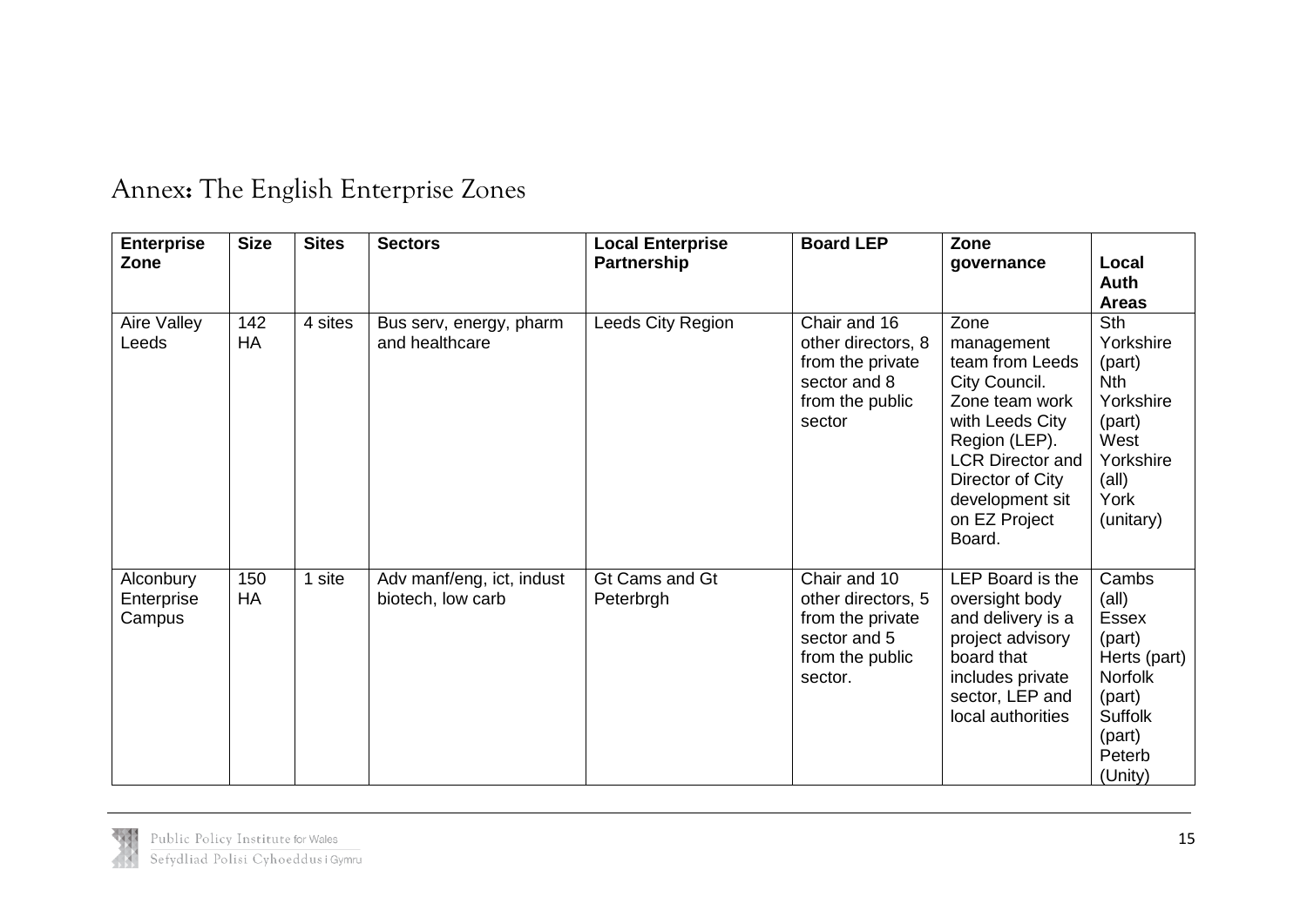| <b>Enterprise</b><br>Zone        | <b>Size</b>      | <b>Sites</b>                            | <b>Sectors</b>                                                  | <b>Local Enterprise</b><br><b>Partnership</b>                  | <b>Board LEP</b>                                                                                     | Zone<br>governance                                                                                                                                                                                                         | Local<br><b>Auth</b><br><b>Areas</b>                                                                   |
|----------------------------------|------------------|-----------------------------------------|-----------------------------------------------------------------|----------------------------------------------------------------|------------------------------------------------------------------------------------------------------|----------------------------------------------------------------------------------------------------------------------------------------------------------------------------------------------------------------------------|--------------------------------------------------------------------------------------------------------|
|                                  |                  |                                         |                                                                 |                                                                |                                                                                                      |                                                                                                                                                                                                                            | Rutland<br>(unitary)                                                                                   |
| Birmingham<br><b>City Centre</b> | 68 HA            | 26<br>sites in<br>seven<br>cluster<br>s | Ad mnf/eng, bus serv, fin<br>serv, ICT, pharm and<br>healthcare | <b>Gt Birmgha and Solihull</b>                                 | Chair and 18<br>other directors, 9<br>from the private<br>sector and 9<br>from the public<br>sector. | Specific planning<br>and regeneration<br>team has been<br>set-up to deliver<br>Big City Plan of<br>which EZ sites<br>are part. EZ<br>officer attends<br>LEP meetings.<br><b>LEP Board</b><br>overseas zone<br>development. | Staffs (pt),<br>Lichfd,<br>Tamworth,<br><b>West Mids</b><br>(part)<br><b>Worcs</b><br>(part)<br>Forest |
| <b>Black</b><br>Country          | 120<br><b>HA</b> | 2 sites                                 | Ad manf/engineerg,<br>aerospace, automotive                     | <b>Black Country</b><br>(jointly with Stoke and<br>Staff LEP). | Chair and 8 other<br>directors, 4 from<br>the private sector<br>and 4 from the<br>public sector.     | EZ<br>Implementation<br>Group with<br>regeneration<br>lead from 4 LAs<br>(Wolverhampton,<br>Walsall, Dudley<br>and Sandwell).<br>Meet bi-annually.<br>Report directly to<br>LEP Board.                                     | <b>West Mids</b><br>(part)<br>Wolverham<br>pton                                                        |

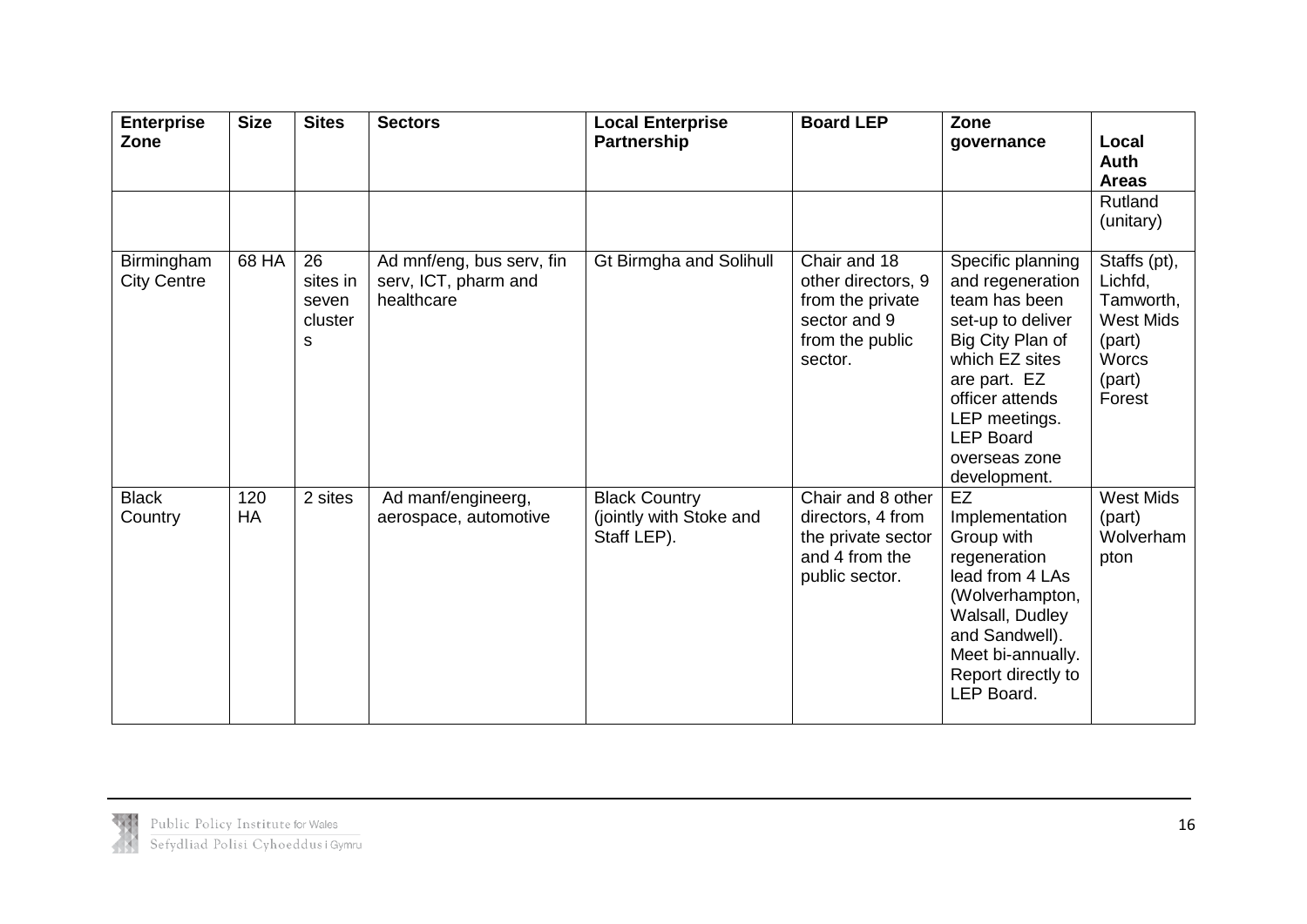| <b>Enterprise</b><br>Zone                  | <b>Size</b>  | <b>Sites</b> | <b>Sectors</b>                                                                | <b>Local Enterprise</b><br>Partnership | <b>Board LEP</b>                                                                                                                                                                   | Zone<br>governance                                                                                                                                                                                     | Local<br><b>Auth</b><br><b>Areas</b>                                                                                             |
|--------------------------------------------|--------------|--------------|-------------------------------------------------------------------------------|----------------------------------------|------------------------------------------------------------------------------------------------------------------------------------------------------------------------------------|--------------------------------------------------------------------------------------------------------------------------------------------------------------------------------------------------------|----------------------------------------------------------------------------------------------------------------------------------|
| <b>Bristol</b><br>Temple<br>Quarter        | <b>70 HA</b> | 3?           | Bus serv, creative, fin<br>serv                                               | West of England                        | Chair and 10<br>other directors, 6<br>from the private<br>sector and 4<br>from the public<br>sector.                                                                               | EZ overseen<br>jointly by LEP<br>and Bristol City<br>Council.                                                                                                                                          | Bath and<br><b>NE</b><br>Somerset<br>(unitary)<br><b>North</b><br>Somerset<br>(unitary)<br>South<br><b>Gloucs</b><br>(unitary)   |
| Discovery<br>Park                          | 99.4<br>HA   | 1 site       | Agrifood, bus serv,<br>energy, industrial biotech,<br>pharmacy and healthcare | South East                             | Chair and 3 vice<br>chairs, with 43<br>other directors<br>(spread across<br>East Sussex,<br>Essex and Kent),<br>25 from the<br>private sector<br>and 22 from the<br>public sector. | Zone manager<br>acts as link to<br>relevant LA<br>service<br>departments and<br>reports to the<br>LEP through<br>Kent and<br>Medway<br>Economic<br>Partnership that<br>feeds directly to<br>LEP Board. | East<br>Sussex,<br>Essex,<br>Kent (all)<br>Medway<br>(unitary)<br>South-end-<br>Sea<br>(unitary)<br><b>Thurrock</b><br>(unitary) |
| Enterprise<br><b>West Essex</b><br>@Harlow | 51 HA        | 2 sites      | Advan manf/engineer/<br>aerospace, creat ind,<br>pharma and healthcare.       | South East                             | Chair and 3 vice<br>chairs, with 43<br>other directors<br>(spread across<br>East Sussex,<br>Essex and Kent),                                                                       | EZ Zone<br>management<br>board that has<br>reps from<br>Council/ Central;<br>Gov/HCA and                                                                                                               | East<br>Sussex,<br>Essex,<br>Kent (all)<br>Medway<br>(unitary)                                                                   |

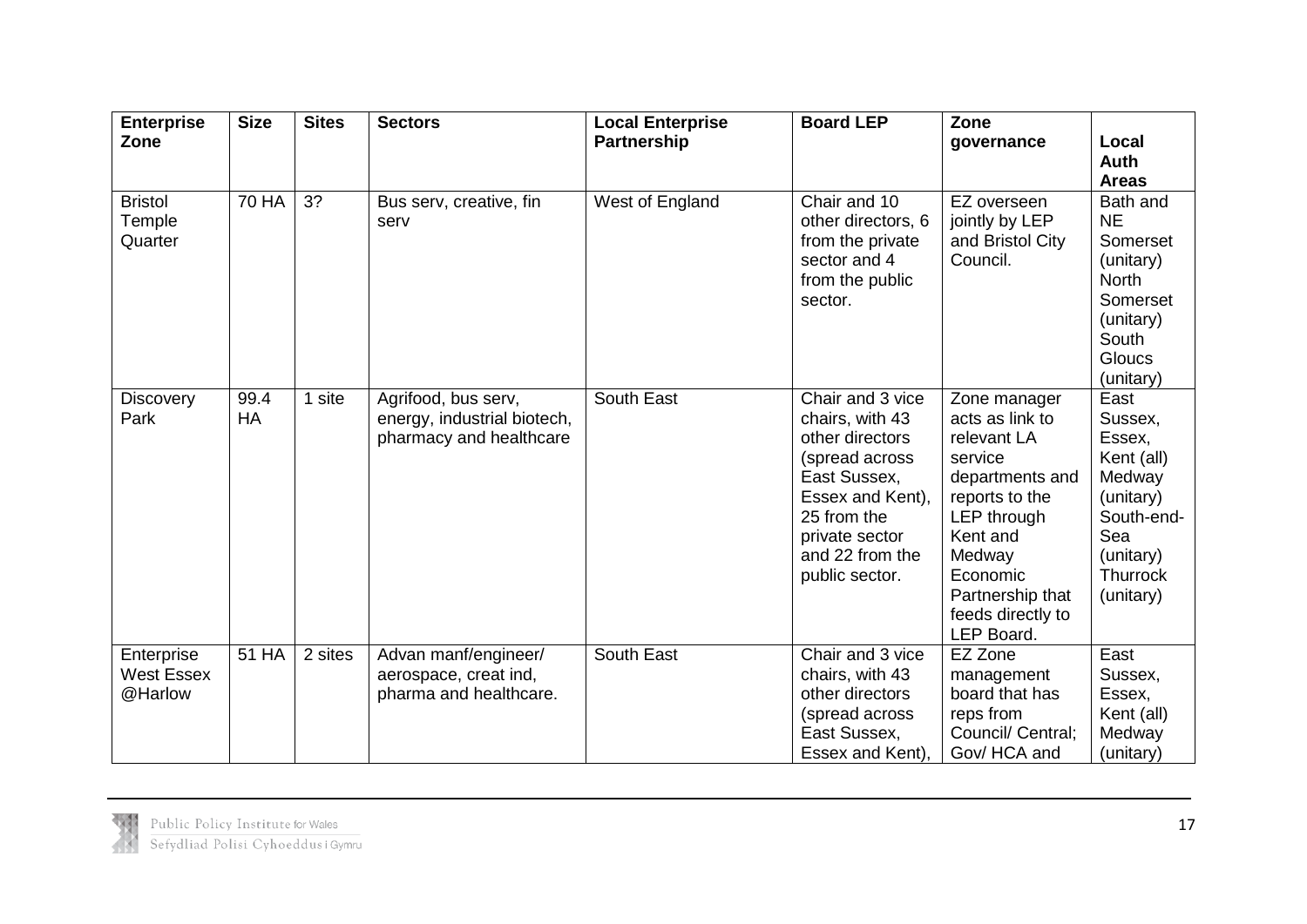| <b>Enterprise</b><br>Zone             | <b>Size</b>  | <b>Sites</b> | <b>Sectors</b>                                                                                   | <b>Local Enterprise</b><br><b>Partnership</b> | <b>Board LEP</b>                                                                                     | Zone<br>governance                                                                                                                                                                                   | Local<br><b>Auth</b><br><b>Areas</b>                                                                 |
|---------------------------------------|--------------|--------------|--------------------------------------------------------------------------------------------------|-----------------------------------------------|------------------------------------------------------------------------------------------------------|------------------------------------------------------------------------------------------------------------------------------------------------------------------------------------------------------|------------------------------------------------------------------------------------------------------|
|                                       |              |              |                                                                                                  |                                               | 25 from the<br>private sector<br>and 22 from the<br>public sector.                                   | private sector.<br>Oversight by<br><b>West Sussex</b><br>Alliance (mix<br>private and<br>public sector).<br>Oversight LEP<br>Board.                                                                  | South-end-<br>Sea<br>(unitary)<br><b>Thurrock</b><br>(unitary)                                       |
| Great<br>Yarmouth<br>and<br>Lowestoft | 121<br>HA    | 6 sites      | Bus serv, construction<br>and built environ, energy,<br>retail and logistics                     | New Anglia                                    | Chair and 13<br>other directors, 6<br>from the private<br>sector and 7<br>from the public<br>sector. | LEP responsible<br>for strategic<br>oversight and<br>responsible for<br>strategic<br>overview of its<br>delivery.                                                                                    | Norfolk<br>(all)<br>Suffolk (all)                                                                    |
| Hereford                              | <b>72 HA</b> | 1 sites      | Adv manf/engine,<br>aerospace, agrifood; bus<br>serv,; constr and built<br>environment, security | The Marches                                   | Chair and 8 other<br>directors, 4 from<br>the private sector<br>and 4 from the<br>public sector.     | <b>Enterprise Zone</b><br>Board with<br>membership<br>from the wider<br>LEP as well as<br>Herefordshire<br>Council and<br>relevant land<br>owners and<br>developers. LEP<br>Board oversight<br>body. | Herefordsh<br>ire (unitary)<br>Shropshire<br>(unitary)<br><b>Telford and</b><br>Wrekin<br>(unitary). |

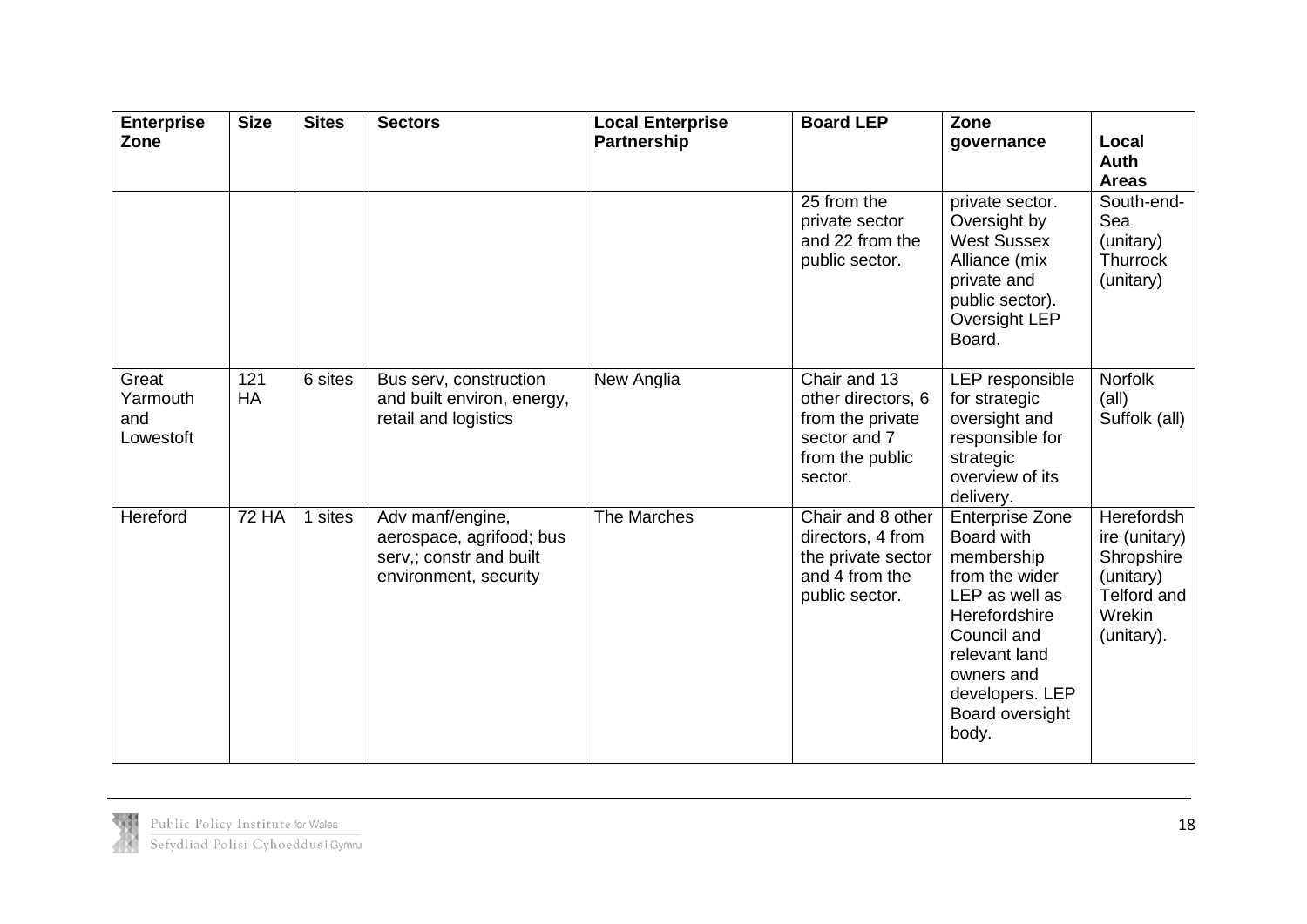| <b>Enterprise</b><br>Zone                         | <b>Size</b>        | <b>Sites</b> | <b>Sectors</b>                                              | <b>Local Enterprise</b><br><b>Partnership</b> | <b>Board LEP</b>                                                                                      | Zone<br>governance                                                                                                         | Local                                                                                                                                               |
|---------------------------------------------------|--------------------|--------------|-------------------------------------------------------------|-----------------------------------------------|-------------------------------------------------------------------------------------------------------|----------------------------------------------------------------------------------------------------------------------------|-----------------------------------------------------------------------------------------------------------------------------------------------------|
|                                                   |                    |              |                                                             |                                               |                                                                                                       |                                                                                                                            | <b>Auth</b><br><b>Areas</b>                                                                                                                         |
| Humber<br><b>Green Port</b><br>Corridor           | 484<br>HA          | 16<br>sites  | Agrifood, energy, retail<br>and logistics and<br>transport. | Humber                                        | Chair and 17<br>other directors,<br>11 from the<br>private sector<br>and 6 from the<br>public sector. | EZ management<br>through an<br>officer working<br>group from each<br>Local Authority.<br>Strategic<br>oversight by<br>LEP. | East<br>Riding<br>(unitary)<br>Kingston<br>upon Hull<br>(unitary)<br><b>North East</b><br>Linc<br>(unitary)<br><b>North</b><br>Lincoln<br>(unitary) |
| Humber<br>Renewable<br>Energy<br>Super<br>Cluster | $\epsilon\epsilon$ | $\epsilon$   | Agrifood, energy, retail<br>and logistics and<br>transport. | Humber                                        | $\epsilon\epsilon$                                                                                    | Strategic<br>oversight LEP<br>board.                                                                                       | East<br>Riding<br>(unitary)<br>Kingston<br>upon Hull<br>(unitary)<br><b>North East</b><br>Linc<br>(unitary)<br><b>North</b><br>Lincoln<br>(unitary) |
| Lancashire                                        | 147<br>HA          | 2 sites      | Advan manful<br>/engineering, aerospace,<br>automotive.     | Lancashire                                    | Chair and 15<br>other directors, 9<br>from the private<br>sector and 6                                | Strategic<br>oversight by<br>LEP.                                                                                          | Lancashire<br>(all)<br><b>Blackburn</b><br>with                                                                                                     |

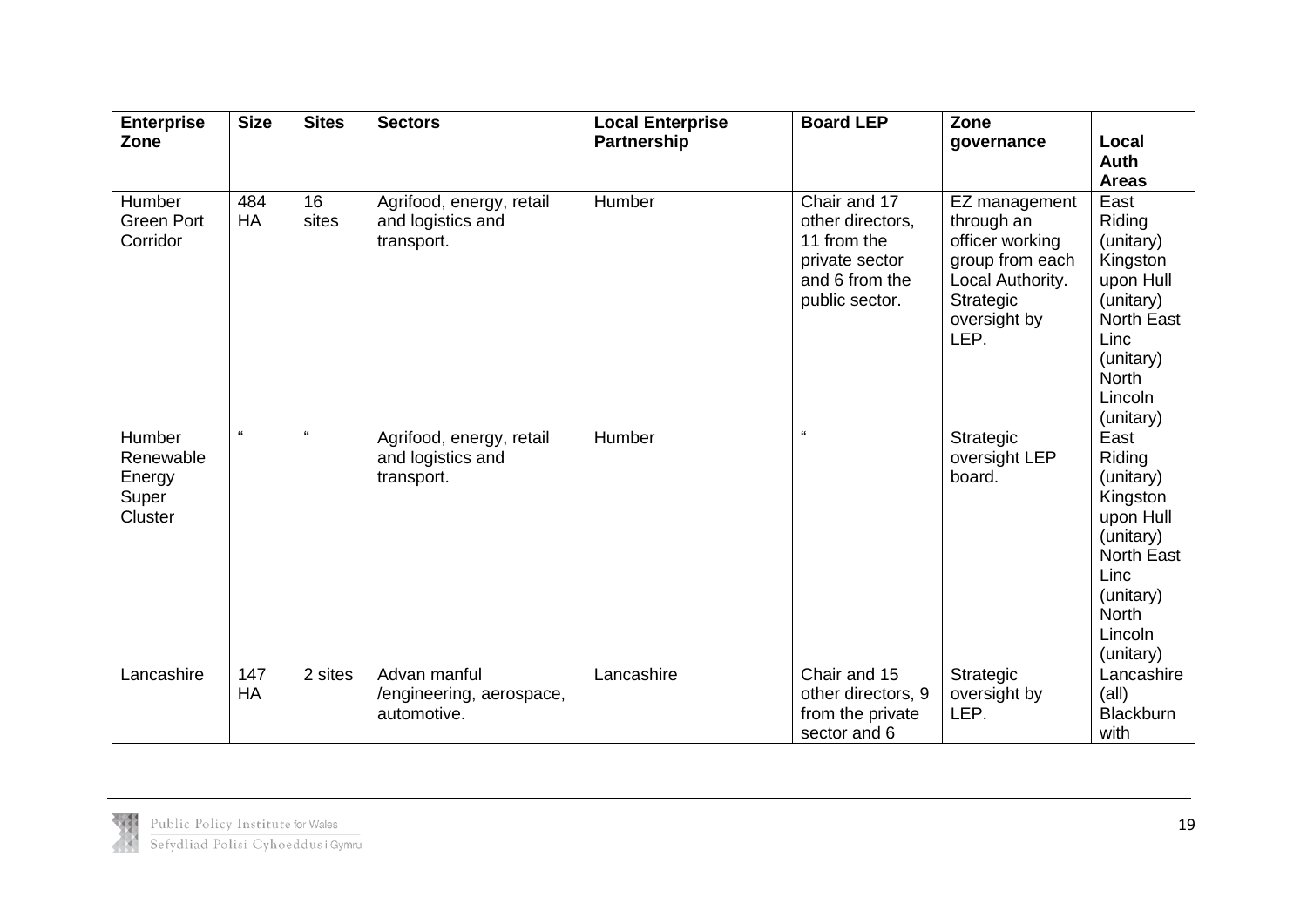| <b>Enterprise</b><br>Zone         | <b>Size</b>      | <b>Sites</b> | <b>Sectors</b>                                                                                                                     | <b>Local Enterprise</b><br><b>Partnership</b> | <b>Board LEP</b>                                                                                     | Zone<br>governance                                                                                                     | Local<br><b>Auth</b><br><b>Areas</b>                                                                                                            |
|-----------------------------------|------------------|--------------|------------------------------------------------------------------------------------------------------------------------------------|-----------------------------------------------|------------------------------------------------------------------------------------------------------|------------------------------------------------------------------------------------------------------------------------|-------------------------------------------------------------------------------------------------------------------------------------------------|
|                                   |                  |              |                                                                                                                                    |                                               | from the public<br>sector.                                                                           |                                                                                                                        | Darwen<br>(unitary)<br>Blackpool<br>(unitary)                                                                                                   |
| Manchester<br><b>Airport City</b> |                  |              | Advan manf/ engineering,<br>aerospace bus serv,<br>construction and built<br>environ, industrial biotech,<br>pharm and healthcare. | <b>Greater Manchester</b>                     | Chair and 13<br>other directors, 9<br>from the private<br>sector and 4<br>from the public<br>sector. | Strategic<br>oversight by LEP<br>Board.                                                                                | Greater<br>Mancheste<br>$r$ (all)                                                                                                               |
| Mersey<br>Waters                  | 198<br><b>HA</b> | 23sites      | Advanc manf/engineer;<br>automotive, business<br>serv, energy, pharm and<br>healthcare.                                            | Liverpool City Region                         | Chair and 14<br>other directors, 8<br>from the private<br>sector and 6<br>from the public<br>sector. | EZ management<br>body comprising<br>private and<br>public sector.<br>Strategic<br>oversight by<br>LEP.                 | Halton<br>(unitary)<br>Merseysid<br>$e$ (all)<br>which<br><i>includes</i><br>Knowsley,<br>Liverpool,<br>ST Helens,<br>Sefton and<br>the Wirral. |
| <b>MIRA</b><br>Technology<br>Park | 87.5<br>HA       | 1 site       | Advan manf/ engineering,<br>automotive, low carbon                                                                                 | Leicester and<br>Leicestershire               | Chair and 14<br>other directors, 7<br>from the private<br>sector and 7<br>from the public<br>sector. | <b>LEP Board has</b><br>strategic<br>oversight of EZ.<br>EZ management<br>body has reps<br>from LEP,<br>DCLG, BIS, DfT | Leicester<br>(unitary),<br>Leicesters<br>hire (all)                                                                                             |

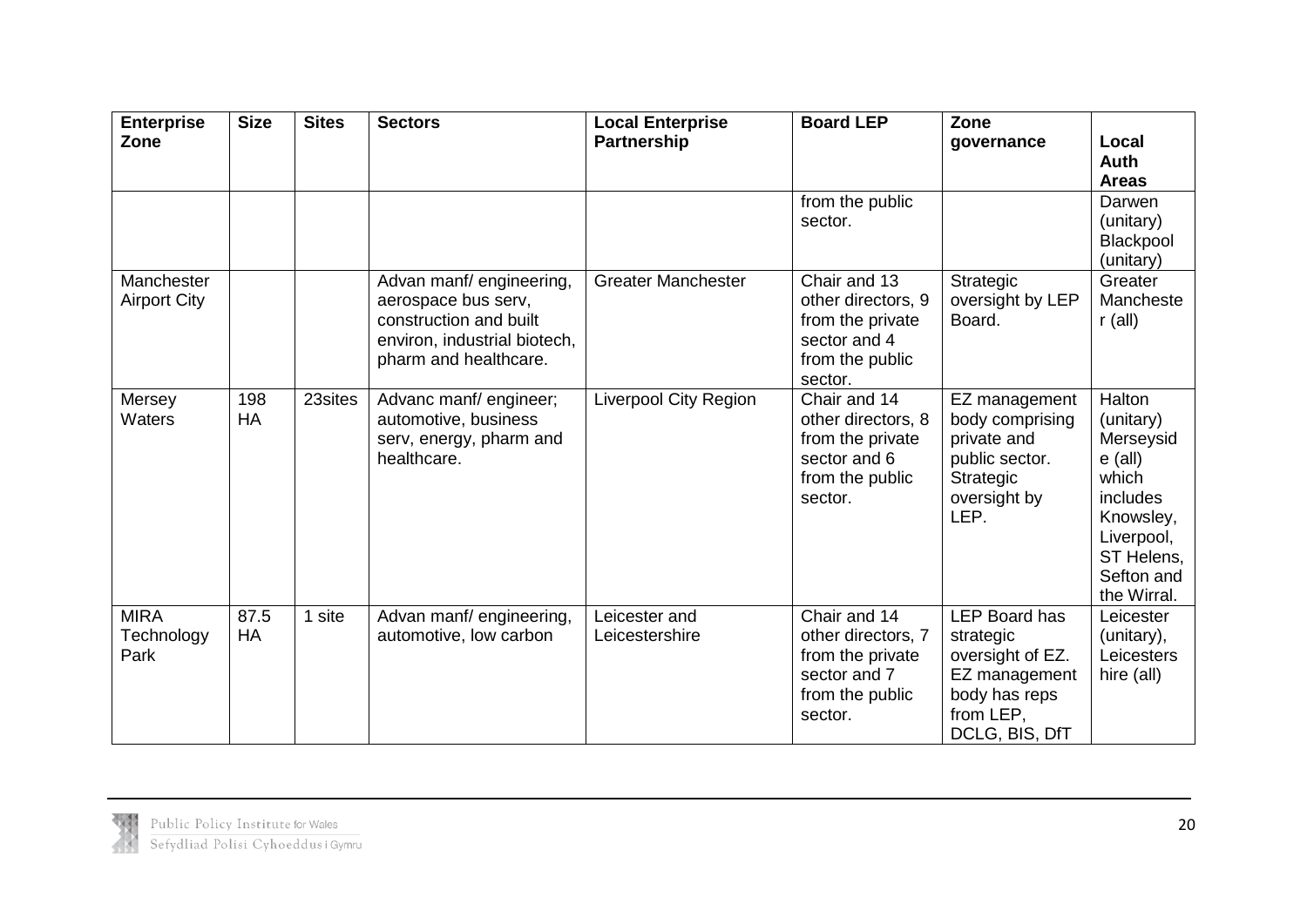| <b>Enterprise</b><br>Zone | <b>Size</b> | <b>Sites</b> | <b>Sectors</b>                                                              | <b>Local Enterprise</b><br><b>Partnership</b> | <b>Board LEP</b>                                                                                                | Zone<br>governance                                                                                                                                                                                                                                                       | Local<br><b>Auth</b>                                                                        |
|---------------------------|-------------|--------------|-----------------------------------------------------------------------------|-----------------------------------------------|-----------------------------------------------------------------------------------------------------------------|--------------------------------------------------------------------------------------------------------------------------------------------------------------------------------------------------------------------------------------------------------------------------|---------------------------------------------------------------------------------------------|
|                           |             |              |                                                                             |                                               |                                                                                                                 | and HCA and<br>owner of site                                                                                                                                                                                                                                             | <b>Areas</b>                                                                                |
| Newquay<br>Aerohub        | 139H<br>A   | 6 site       | Adva manf/engineering,<br>energy, transport                                 | Cornwall and the Isles of<br><b>Scilly</b>    | Chair and 13<br>other directors, 8<br>from the private<br>sector and 5<br>from the public<br>sector.            | Cornwall<br>Development<br>Company (owne<br>d by Cornwall<br>Council) is<br>commissioned to<br>deliver the<br><b>Enterprise Zone</b><br>on behalf of the<br>LEP, via the<br>Aerohub<br><b>Enterprise Zone</b><br>team. LEP is the<br>lead governing<br>body of the zone. | Cornwall<br>(unitary)<br>Isles of<br><b>Scilly</b>                                          |
| <b>North</b><br>Eastern   | 117<br>HA   | 2 sites      | Advan man/ engineering,<br>energy, low carbon,<br>transport.                | North Eastern                                 | Chair and a<br>board of 17 other<br>directors, 9 from<br>the private sector<br>and 8 from the<br>public sector. | LEP has<br>strategic<br>oversight.                                                                                                                                                                                                                                       | County<br>Durham<br>(unitary),<br>Northumbe<br>rland<br>(unitary)<br>Tyne and<br>Wear (all) |
| Northampton<br>Waterside  | 120<br>HA   | 31 sites     | Automotive, construction<br>and built environment,<br>retail and logistics. | South East Midlands                           | Chair and 12<br>other directors, 6<br>from the private                                                          | There is an EZ<br>steering board.<br>LEP has                                                                                                                                                                                                                             | <b>Bedford</b><br>(unitary),<br><b>Bucks</b>                                                |

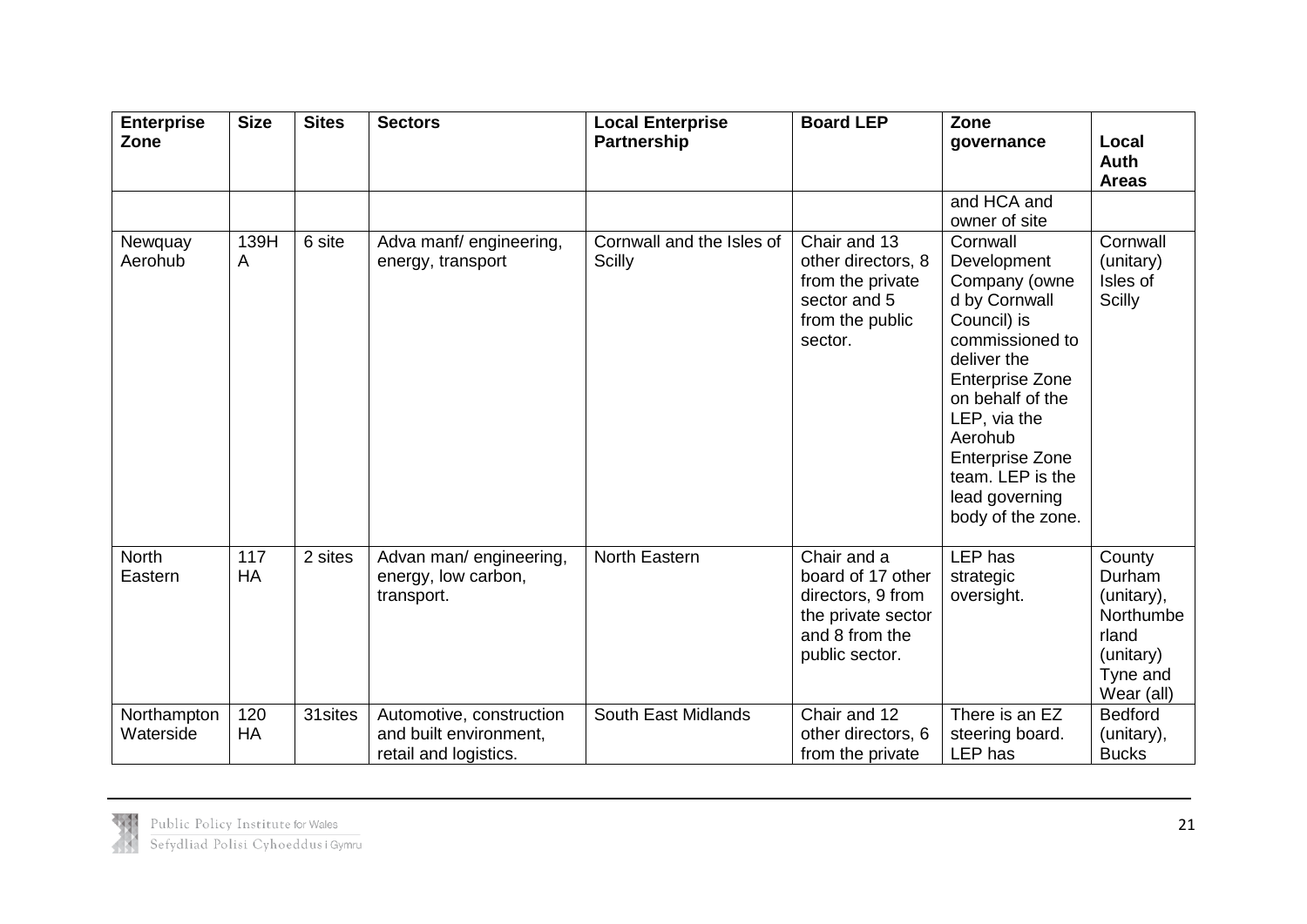| <b>Enterprise</b><br>Zone | <b>Size</b> | <b>Sites</b> | <b>Sectors</b>                                                                                                  | Local Enterprise<br>Partnership                         | <b>Board LEP</b>                                                                                                                  | Zone<br>governance                                                                        | Local<br>Auth<br><b>Areas</b>                                                                                                                                          |
|---------------------------|-------------|--------------|-----------------------------------------------------------------------------------------------------------------|---------------------------------------------------------|-----------------------------------------------------------------------------------------------------------------------------------|-------------------------------------------------------------------------------------------|------------------------------------------------------------------------------------------------------------------------------------------------------------------------|
|                           |             |              |                                                                                                                 |                                                         | sector and 6<br>from the public<br>sector.                                                                                        | strategic<br>oversight.                                                                   | (part)<br>central<br><b>Beds</b><br>(unitary).<br>Luton<br>(unitary),<br>Milton<br>Keynes<br>(unitary),<br>Northampt<br>onshire<br>(part),<br>Oxfordshir<br>$e$ (part) |
| Nottingham                | 58 HA       | 4 sites      | Advanced manf/<br>engineering, creative<br>industries, energy,<br>industrial biotech,; pharm<br>and healthcare. | Derby, Derbyshire,<br>Nottingham and<br>Nottinghamshire |                                                                                                                                   | EZ managed by<br>Nottingham<br>Regeneration<br>Ltd.<br>LEP has<br>strategic<br>oversight. | Derby (all),<br>Derbyshire<br>$\text{(all)}$<br>Nottingha<br>m (unitary)<br>and<br>Nottingha<br>mshire (all)                                                           |
| <b>Royal Docks</b>        |             |              | Energy.                                                                                                         | London                                                  | Chair, two<br><b>Deputy Chairs</b><br>and 12 other<br>directors, 9 from<br>the private sector<br>and 3 from the<br>public sector. | <b>LEP</b> has<br>strategic<br>oversight.                                                 | Greater<br>London                                                                                                                                                      |

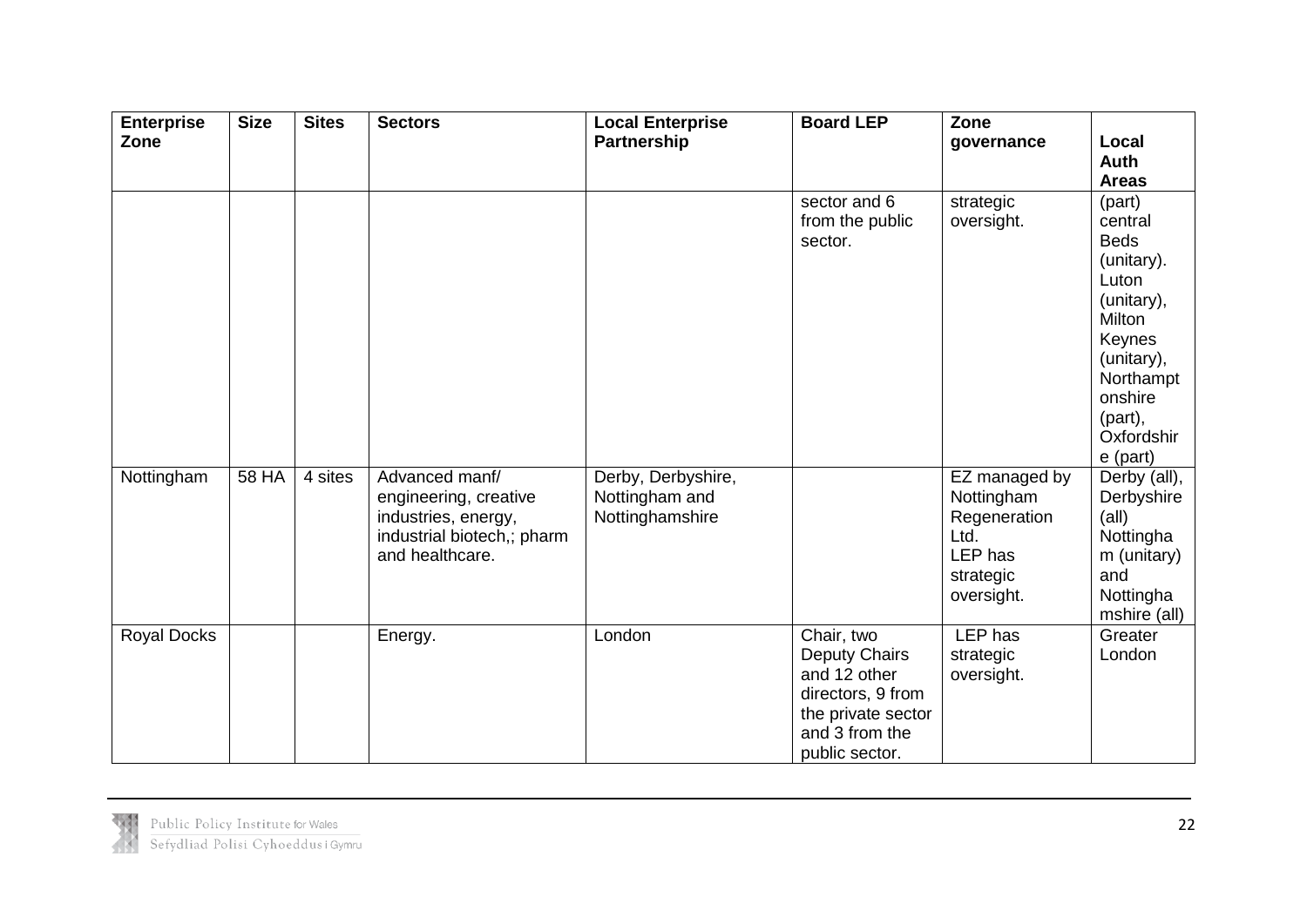| <b>Enterprise</b><br>Zone | <b>Size</b>  | <b>Sites</b> | <b>Sectors</b>                                                                     | <b>Local Enterprise</b><br><b>Partnership</b>                                  | <b>Board LEP</b>                                                                                                                    | Zone<br>governance                                                                                                                                                                                                                                                                                         | Local<br>Auth                                                                                                                                                         |
|---------------------------|--------------|--------------|------------------------------------------------------------------------------------|--------------------------------------------------------------------------------|-------------------------------------------------------------------------------------------------------------------------------------|------------------------------------------------------------------------------------------------------------------------------------------------------------------------------------------------------------------------------------------------------------------------------------------------------------|-----------------------------------------------------------------------------------------------------------------------------------------------------------------------|
|                           |              |              |                                                                                    |                                                                                |                                                                                                                                     |                                                                                                                                                                                                                                                                                                            | <b>Areas</b>                                                                                                                                                          |
| Sci-Tech<br>Daresbury     | <b>28 HA</b> | 4 sites      | Advanced manf/<br>engineering, aerospace,<br>energy, ICT, pharm and<br>healthcare. | Cheshire and<br>Warrington, Greater<br>Manchester and<br>Liverpool City Region | Cheshire and<br>Warrington:<br>Chair and 11<br>other directors, 7<br>from the private<br>sector and 4<br>from the public<br>sector. | EZ management<br>through a Joint<br>Venture with<br>members from 3<br>Las and<br>business and<br>reps from<br>Science and<br>Innovation<br>Campus reps<br><b>Three LEPs</b><br>responsible for<br>strategic<br>oversight(GM,<br>Liverpool and<br>Cheshire and<br>Warrington) and<br>Sci-Tech<br>Daresbury. | Cheshire<br>East,<br>Cheshire<br>west and<br>Chester<br>(unitary),<br>Warrington<br>(unitary)<br>and also<br><b>Gt Manch</b><br>and<br>Liverpool<br>LEPs as<br>above. |
| Science<br>Valley UK      | 113<br>HA    | 2 sites      | Adv manf/ engineering,<br>aerospace, energy, ICT,<br>pharm and healthcare.         | Oxfordshire                                                                    | Chair and 12<br>other directors, 5<br>from the private<br>sector and 7<br>from the public<br>sector.                                | Science Vale UK<br>responsible for<br>overseeing and<br>monitoring<br>performance.<br>LEP has<br>strategic<br>oversight.                                                                                                                                                                                   | Oxfordshir<br>$e$ (all)                                                                                                                                               |

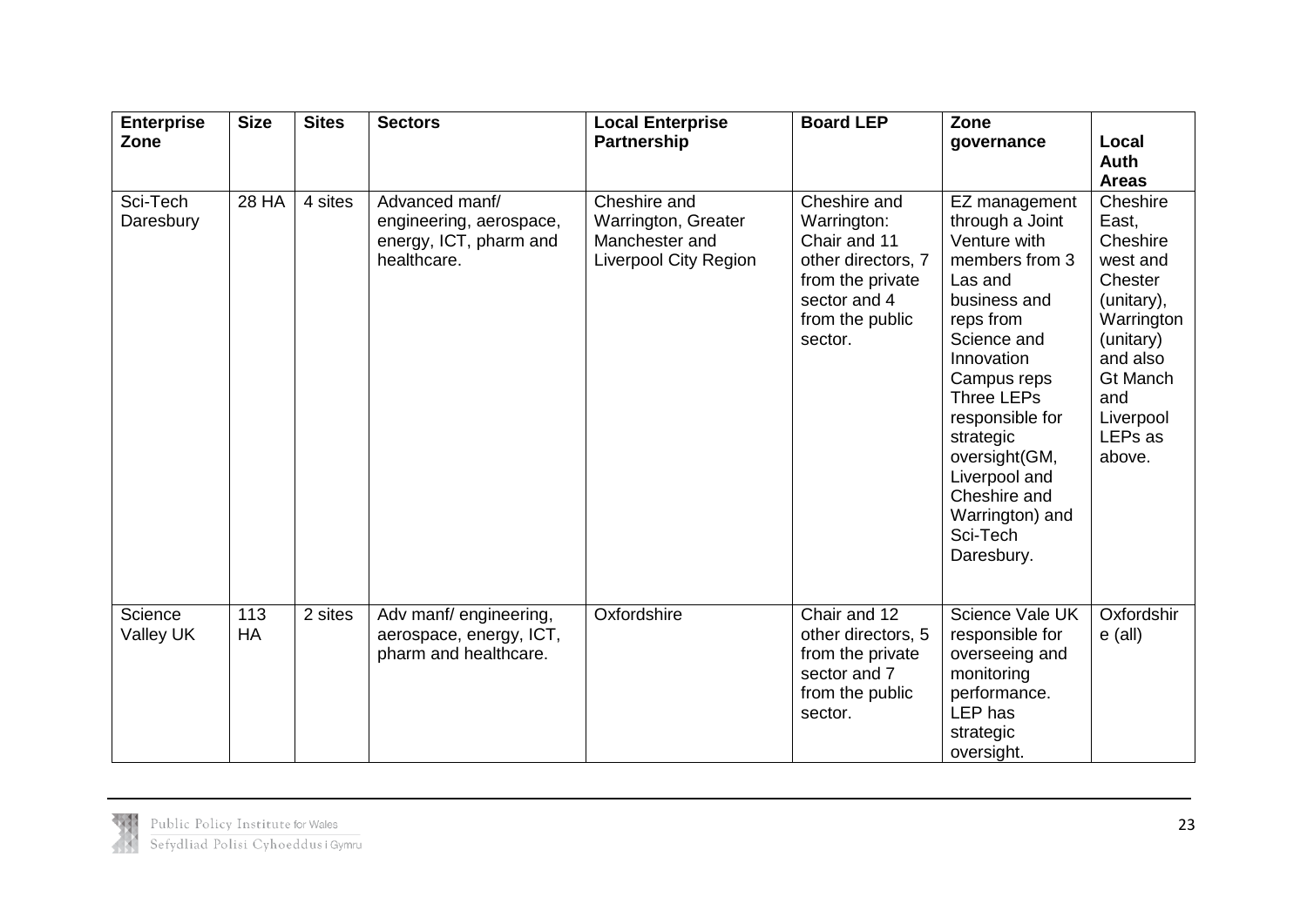| <b>Enterprise</b><br>Zone       | <b>Size</b>      | <b>Sites</b> | <b>Sectors</b>                                                                                   | <b>Local Enterprise</b><br><b>Partnership</b> | <b>Board LEP</b>                                                                                                                                                                                                                                                                               | Zone<br>governance                                                                                                                                                                                                                                                                | Local<br>Auth                                                                                     |
|---------------------------------|------------------|--------------|--------------------------------------------------------------------------------------------------|-----------------------------------------------|------------------------------------------------------------------------------------------------------------------------------------------------------------------------------------------------------------------------------------------------------------------------------------------------|-----------------------------------------------------------------------------------------------------------------------------------------------------------------------------------------------------------------------------------------------------------------------------------|---------------------------------------------------------------------------------------------------|
|                                 |                  |              |                                                                                                  |                                               |                                                                                                                                                                                                                                                                                                |                                                                                                                                                                                                                                                                                   | <b>Areas</b>                                                                                      |
| Sheffield<br><b>City Region</b> | 130<br><b>HA</b> |              | Adv manf/engineering,<br>aerospace, creative<br>indust, low carbon ind,<br>pharm and healthcare. | <b>Sheffield City Region</b>                  | Chair and 18<br>other directors, 9<br>from the private<br>sector and 9<br>from the public<br>sector.                                                                                                                                                                                           | An Enterprise<br>Zone<br>Collaborative<br>Group which<br>reports to LEP<br>Board as body<br>with strategic<br>oversight.                                                                                                                                                          | Derbyshire<br>(part),<br>Derbyshire<br>Notttingha<br>$m$ (part),<br>South<br>Yorkshire<br>(all)   |
| Solent                          | 82<br><b>HAs</b> | 1 site       | Advan manf/engineer,<br>aerospace, energy and<br>low carbon energy.                              | Solent                                        | Chair and 13<br>other directors, 7<br>from the private<br>sector and 6<br>from the public<br>sector. Solent is<br>the first LEP to<br>have an elected<br>board, with the 8<br>business<br>representatives<br>being elected by<br>a panel of local<br>businesses<br>affiliated with the<br>LEP. | <b>EZ Delivery</b><br>Group with the<br>CExs of<br>Fareham and<br>Gosport on it,<br>Hampshire<br>represented by<br>their assistant<br>director for<br>economy, plus<br>the HCA area<br>manager and<br>their project<br>manager. LEP<br>responsible for<br>strategic<br>oversight. | Hampshire<br>(part), IoW<br>(part),<br>Portsmout<br>h (unitary),<br>Southampt<br>on<br>(unitary). |
| <b>Tees Valley</b>              |                  |              | Adv manf/ engineer,                                                                              | <b>Tees Valley</b>                            | Chair and 12                                                                                                                                                                                                                                                                                   | Governance is                                                                                                                                                                                                                                                                     | Darlington                                                                                        |
|                                 |                  |              | chemicals, creative                                                                              |                                               | other directors, 6                                                                                                                                                                                                                                                                             | an EZ project                                                                                                                                                                                                                                                                     | (unitary),                                                                                        |
|                                 |                  |              | industries and energy.                                                                           |                                               | from the public                                                                                                                                                                                                                                                                                | manager and                                                                                                                                                                                                                                                                       | Hartlepool                                                                                        |

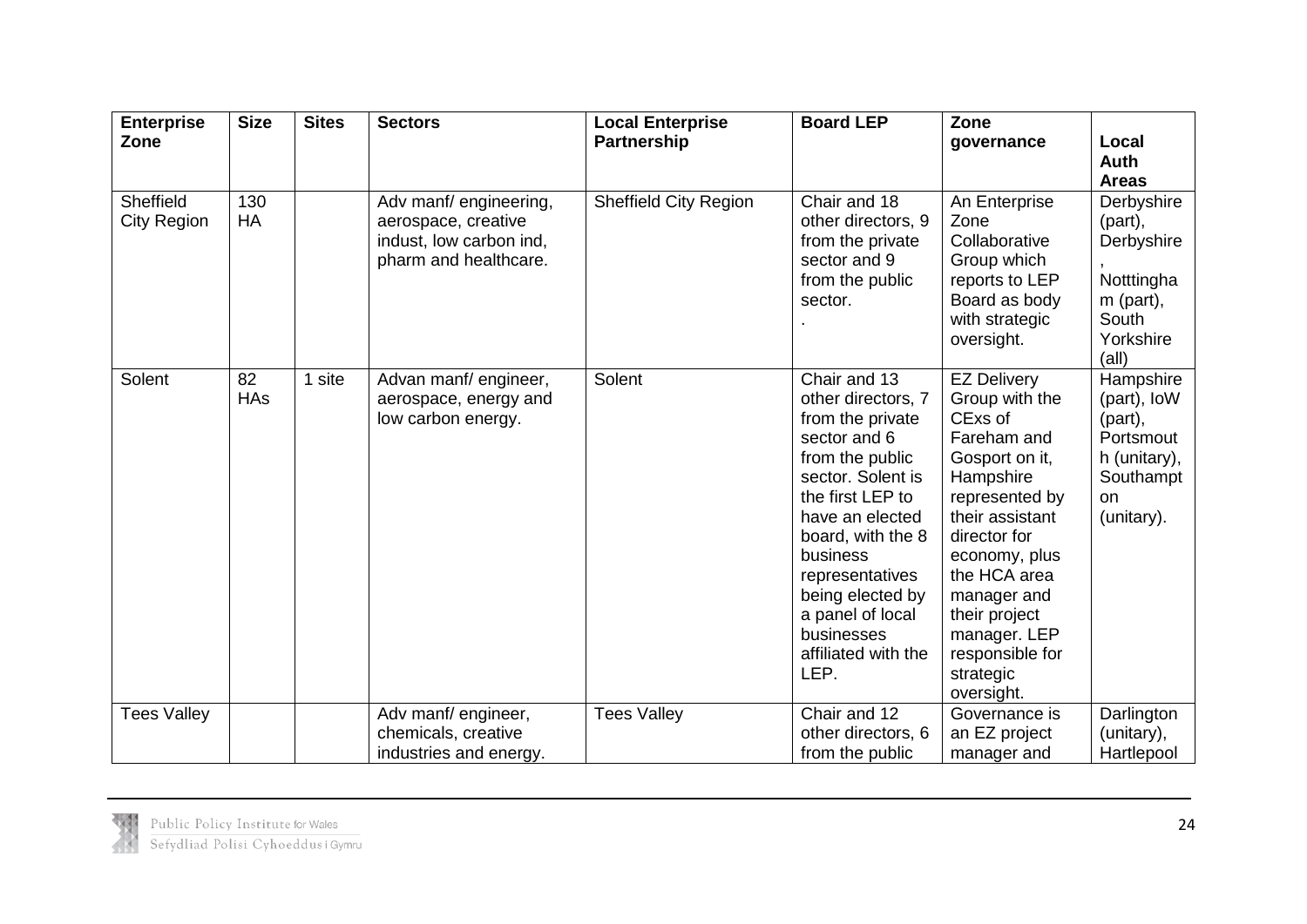| <b>Enterprise</b> | <b>Size</b> | <b>Sites</b> | <b>Sectors</b> | <b>Local Enterprise</b> | <b>Board LEP</b> | Zone            |              |
|-------------------|-------------|--------------|----------------|-------------------------|------------------|-----------------|--------------|
| Zone              |             |              |                | Partnership             |                  | governance      | Local        |
|                   |             |              |                |                         |                  |                 | Auth         |
|                   |             |              |                |                         |                  |                 | <b>Areas</b> |
|                   |             |              |                |                         | sector and 6     | Steering Group. | (unitary),   |
|                   |             |              |                |                         | from the private | LEP has         | Middlesbro   |
|                   |             |              |                |                         | sector.          | strategic       | ugh          |
|                   |             |              |                |                         |                  | oversight.      | unitary),    |
|                   |             |              |                |                         |                  |                 | Redcar       |
|                   |             |              |                |                         |                  |                 | and          |
|                   |             |              |                |                         |                  |                 | Cleveland    |
|                   |             |              |                |                         |                  |                 | (unitary)    |
|                   |             |              |                |                         |                  |                 | and          |
|                   |             |              |                |                         |                  |                 | Stockton-    |
|                   |             |              |                |                         |                  |                 | on-Tees      |
|                   |             |              |                |                         |                  |                 | (unitary).   |

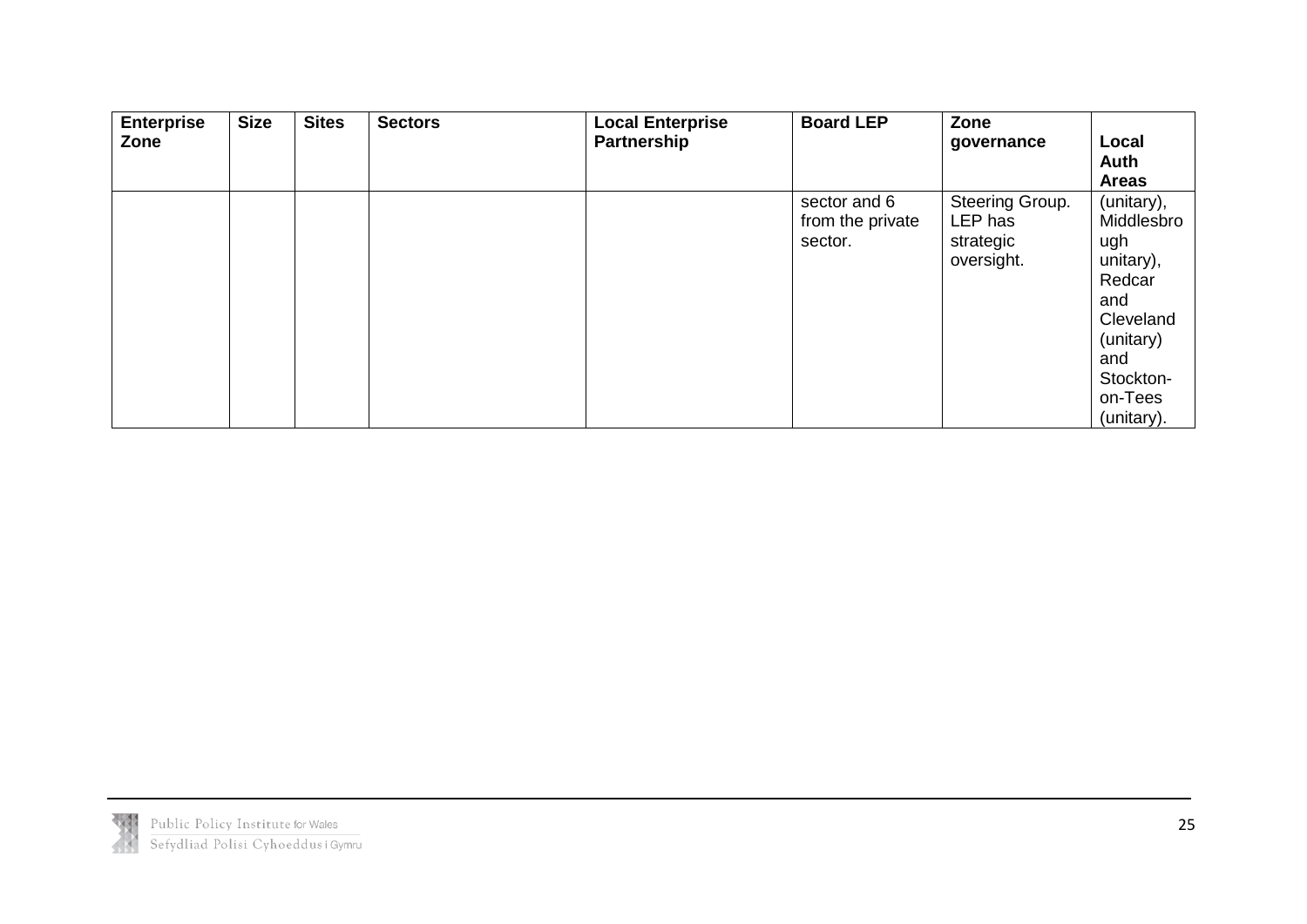### <span id="page-27-0"></span>References

- Bond, S. A., Gardiner, B., & Tyler, P. (2013). **The impact of enterprise zone tax incentives on local property markets in England: who actually benefits?** *Journal of Property Research*, 30(1), 67-85.
- Department of Communities and Local Government. (2014). **Housing – policy: Supporting economic growth through local enterprise partnerships and enterprise zones.** Available at: https://www.gov.uk/government/policies/supportingeconomic-growth-through-local-enterprise-partnerships-and-enterprisezones/supporting-pages/local-enterprise-partnerships
- Department of Communities and Local Government. (2011a). **Enterprise Zone Prospectus.** Available at: https://www.gov.uk/government/uploads/system/uploads/attachment\_data/file/6274/187 2724.pdf
- Department of Communities and Local Government. (2011b). **Growing Places Fund Perspective***.* Available at: https://www.gov.uk/government/uploads/system/uploads/attachment\_data/file/7521/202 4617.pdf
- Department of Business, Innovation and Skills. (2013). **[Local Growth: Realising Every](https://www.gov.uk/government/uploads/system/uploads/attachment_data/file/32076/cm7961-local-growth-white-paper.pdf)  [Place's Potential.](https://www.gov.uk/government/uploads/system/uploads/attachment_data/file/32076/cm7961-local-growth-white-paper.pdf)**
- Department of Business, Innovation and Skills Committee. (2013). **Business, Innovation and Skills Committee – Ninth Report: Local Enterprise Partnerships***.* Available at:

http://www.publications.parliament.uk/pa/cm201213/cmselect/cmbis/598/59802.htm

- Deputy Prime Minister's Office. (2013). **Policy: Giving more power back to cities through City Deals.** Available at: https://www.gov.uk/government/policies/giving-morepower-back-to-cities-through-city-deals/supporting-pages/city-deals-wave-1
- Larkin, K. and Wilcox, Z. (2011). **What would Maggie do? Why the Government's policy on Enterprise Zones needs to be radically different to the failed policy of the 1980s.** Centre for Cities.

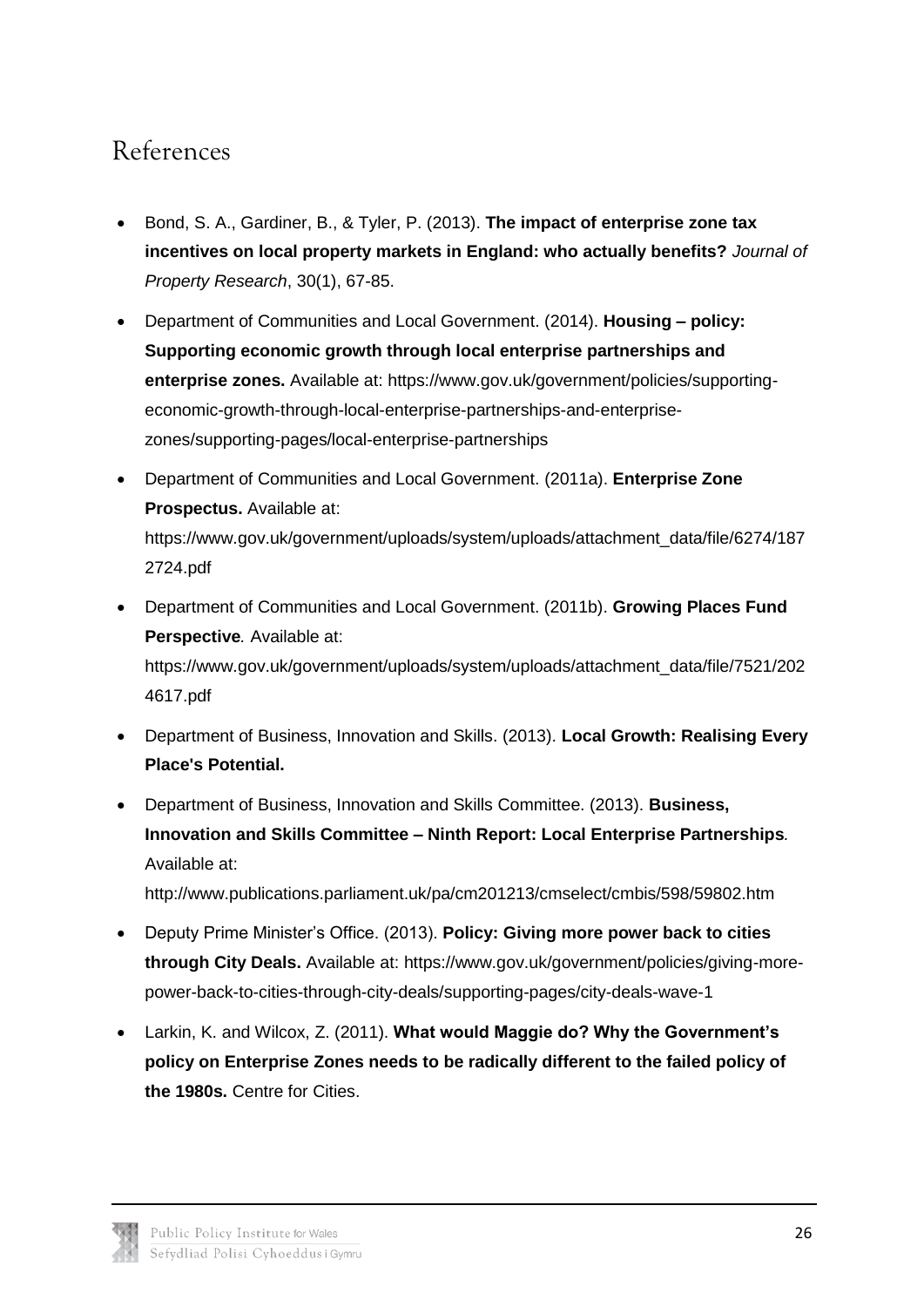- House of Commons. (2014). **Enterprise Zones-Commons Library Standard Note***.* London: The Stationary Office. Available at: <http://www.parliament.uk/business/publications/research/briefing-papers/SN05942/enter>
- House of Commons Committee of Public Accounts. (2014). **Promoting Economic Growth Locally Sixtieth Report of Session 2013-14.** HC 1110.
- Pike, A, McCarthy, O'Brien, P, Marlow, D and Tomaney, J. (2013). **Local institutions and local economic growth: the state of the LEPs in England.** Available at: http://www.google.co.uk/url?sa=t&rct=j&q=&esrc=s&source=web&cd=1&ved=0CCYQFj AA&url=http%3A%2F%2Fwww.regionalstudies.org%2Fuploads%2FLocal\_institutions\_a nd\_local\_economic\_growth\_the\_state\_of\_the\_LEPs\_in\_England.pdf&ei=9tG\_VICdJ4Td 7QazhYGQBA&usg=AFQjCNGWhzol7FL-XbyIwnONk0NMjiIMLg&bvm=bv.83829542,d.bGQ
- Sissons, A. and Brown, C. (2011). **Do Enterprise Zones Work?** An Ideapolis Policy Paper. Available at: http://www.theworkfoundation.com/assets/docs/publications/283\_enterprise%20zones\_ 24%20feb\_final.pdf
- The Scottish Government (2011). **The Government Economic Strategy.** Available at: <http://www.scotland.gov.uk/Publications/2011/09/13091128/0>
- Tyler, P (2012). **Making Enterprise Zones Work: Lessons from Previous Enterprise Zone Policy in the United Kingdom.** Available at: <http://www.landecon.cam.ac.uk/directory/professor-pete-tyler>
- Welsh Assembly Government. (2014). **Department for Economy, Science and Transport Wales Enterprise Zones: Key Performance Indicators***.*